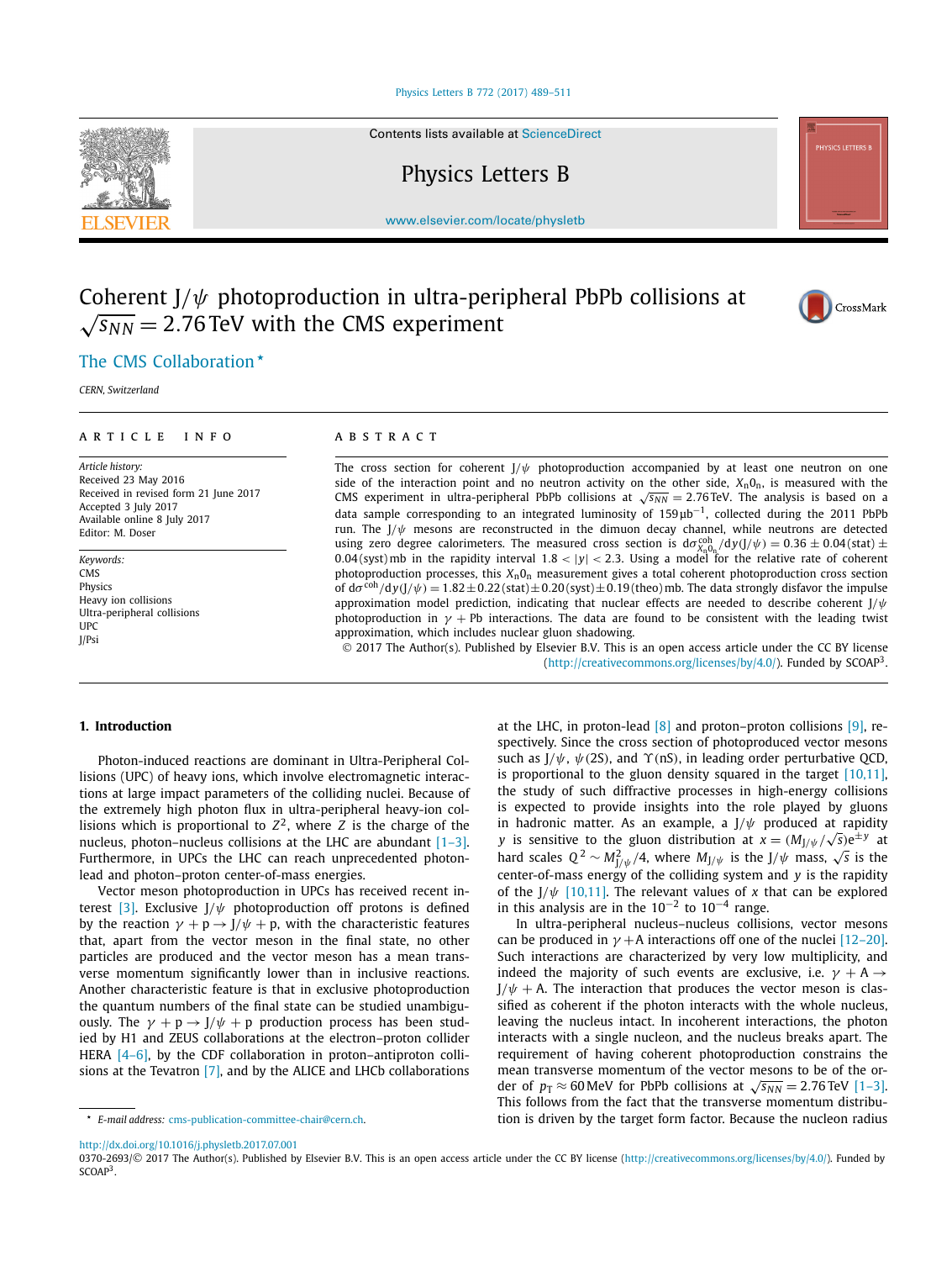<span id="page-1-0"></span>is smaller than that of the nuclei, the momentum transfer to the vector meson from incoherent photoproduction is higher, of the order of 500 MeV at  $\sqrt{s_{NN}}$  = 2.76 TeV. Such a momentum transfer causes the target nucleus to break up and, in most cases, it produces neutrons at very small angles with respect to the Pb beams (forward neutrons). However, vector mesons produced coherently can also be accompanied by forward neutrons. Owing to the intense electromagnetic fields present in ultra-peripheral nucleus– nucleus collisions, additional independent soft electromagnetic interactions can occur between the nuclei giving rise to forward neutrons. The emission of such neutrons is understood in terms of giant dipole resonances [\[21\].](#page-6-0) Neutron-differential studies are considered as a promising tool to decouple low-*x* and high-*x* contributions in vector meson photoproduction, e.g. [\[22\].](#page-6-0)

Ultimately, UPC studies at hadron colliders and similar mea-surements at the proposed electron–ion colliders [\[23,24\]](#page-6-0) are expected to reduce uncertainties in our knowledge of the initial state of a high-energy nucleus–nucleus collision, in particular, regarding the intrinsic distribution and fluctuations of gluons in the nuclei. The uncertainty over the initial state is currently an impediment to measuring fundamental properties of the quark–gluon plasma, such as viscosity, to a high precision  $[25]$ . The largest theoretical uncertainty comes from the gluon distribution function in nuclei, which at a given value of the Bjorken variable *x* may be depleted (shadowing) or enhanced (anti-shadowing) with respect to the scaled gluon distribution function in the proton. These parton distribution functions (PDFs) have been parameterized using global fitting techniques, such as EPS09  $[26]$ , that evolve quark, antiquark, and gluon distributions as a function of  $Q<sup>2</sup>$ . The fitting results from EPS09 have a large uncertainty for gluon PDFs for  $x < 10^{-2}$  and low  $Q<sup>2</sup>$  due to the lack of experimental data. The data from ultra-peripheral collisions at the LHC have the potential to provide new constraints to the gluon PDFs in protons and nuclei. Recent theoretical work has been carried out to include the study of UPC vector meson photoproduction in global PDF fits [\[27,](#page-6-0) [28\].](#page-6-0)

The STAR and PHENIX collaborations at RHIC have studied  $\rho^0$  and  $J/\psi$  photoproduction in ultra-peripheral AuAu collisions [\[29–31\].](#page-6-0) Although RHIC studies have demonstrated the feasibility of measuring these processes, it was not possible to significantly constrain the nuclear gluon PDFs. The J*/ψ* analysis was statistically limited [\[29\],](#page-6-0) while for UPC  $\rho^0$  analyses a hard scale cannot be established to perform perturbative QCD calculations. The production rate for UPC physics processes is much higher at the LHC. The ALICE collaboration has measured coherent photoproduction of J*/ψ* mesons in ultra-peripheral PbPb collisions at  $\sqrt{s_{NN}}$  = 2.76 TeV [\[32,33\].](#page-6-0) These data have been used to compute the nuclear suppression factor  $R = (G_A / AG_N)^2$ , where  $G_A$ and  $G_N$  are the gluon distributions in a nucleus ( $A = 208$  in the case of the Pb nuclei) and in a free proton, respectively, obtaining  $R = 0.61_{-0.04}^{+0.05}$  for  $x \sim 10^{-3}$  [\[34\].](#page-6-0) These results have provided using the total problem provided evidence that the nuclear gluon density is below that expected for a simple superposition of protons and neutrons in the nucleus [\[32,33\].](#page-6-0) Models that neglect nuclear gluon shadowing such as star and  $[35]$  and the impulse approximation  $[19]$ , or models that maximize the gluon shadowing, such as EPS08 [\[36\],](#page-6-0) have been ruled out by these measurements.

This Letter reports the study of the coherent J*/ψ* photoproduction cross section measured in ultra-peripheral PbPb collisions at  $\sqrt{s_{NN}}$  = 2.76 TeV, as well as the dependence of this cross section on the associated production of forward or backward neutrons, i.e. on the so-called neutron break-up mode ratios [\[18\].](#page-6-0) To focus on events with low backgrounds, following the experience at RHIC [\[30\],](#page-6-0) the UPC trigger selected events with at least one neutron in either the forward or backward direction from the interaction point using zero degree calorimeters. Using this trigger, both coherent and incoherent J/ $\psi$  mesons and  $\gamma + \gamma \rightarrow \mu^+ \mu^$ events in conjunction with at least one neutron can be studied. This data sample is then used to measure the cross section for coherent J*/ψ* photoproduction accompanied by at least one neutron from soft independent processes. The J*/ψ* candidates are reconstructed through the dimuon decay channel in the rapidity interval  $1.8 < |y| < 2.3$ , adding a new rapidity range to recent measurements of coherent J*/ψ* photoproduction at the LHC [\[32,33\].](#page-6-0)

This paper is organized as follows: Section 2 describes the CMS detector, Section 3 reports on the event selection and analysis strategy, Section [4](#page-2-0) describes the signal extraction and corrections, Section [5](#page-3-0) summarizes the uncertainties of the measurement, and Section [6](#page-4-0) discusses the results. Finally, in Section [7](#page-5-0) the summary is given.

#### **2. The CMS detector**

The central feature of the CMS apparatus is a superconducting solenoid of 6 m internal diameter, providing a magnetic field of 3.8 T. Within the solenoid volume are a silicon pixel and strip tracker, a lead tungstate crystal electromagnetic calorimeter (ECAL), and a brass and scintillator hadron calorimeter (HCAL), each composed of a barrel and two endcap sections. The silicon tracker measures charged particles within the pseudorapidity range |*η*| *<* <sup>2</sup>*.*5. It consists of 1440 silicon pixel and 15 148 silicon strip detector modules and is located in the 3.8T field of the superconducting solenoid. The pseudorapidity coverage for the ECAL and HCAL detectors is  $|\eta|$  < 3.0. Muons are measured using the CMS detector in the pseudorapidity range  $|\eta|$  < 2.4. The muon detection planes are made using three technologies: drift tubes, cathode strip chambers, and resistive plate chambers. The  $p<sub>T</sub>$  of the muons matched to reconstructed tracks is measured with a resolution better than 1.5% [\[37\].](#page-6-0) The Hadronic Forward (HF) calorimeters  $(3.0 < |\eta| < 5.2)$ complement the coverage provided by the barrel and endcap detectors. The beam scintillator counters (BSCs) are plastic scintillators that partially cover the face of the HF calorimeters. They have a pseudorapidity range between 3.9 and 4.4, with a time resolution of 3 ns. The zero degree calorimeters (ZDCs) are two Cerenkov calorimeters composed of alternating layers of tungsten and quartz fibers, situated in between the two proton beam lines. They are sensitive to neutrons and photons with  $|\eta| > 8.3$ . The HF, BSC and ZDC systems each consist of two detectors at either side of the interaction point:  $HF^{\pm}$ , BSC<sup> $\pm$ </sup>, ZDC<sup> $\pm$ </sup>, respectively. A more detailed description of the CMS detector, together with a definition of the coordinate system used and the relevant kinematic variables, can be found in [\[38\].](#page-6-0)

#### **3. Event selection and Monte Carlo samples**

This analysis uses the data sample collected with the CMS detector in the 2011 PbPb run, which corresponds to an integrated luminosity of  $159 \mu b^{-1}$  [\[39\].](#page-7-0) The events are selected with a dedicated trigger designed to record UPC J*/ψ* vector mesons and  $\gamma + \gamma \rightarrow \mu^+ \mu^-$  events. The UPC trigger has the following requirements: an energy deposit consistent with at least one neutron in either of the ZDCs; no activity in at least one of the BSC+ or BSC− scintillators; the presence of at least one single muon without a  $p<sub>T</sub>$ threshold requirement, and at least one track in the pixel detector. The first three trigger requirements are implemented in hardware, while the last requirement is carried out by the software trigger. To reject beam-gas interactions and suppress non-UPC events the following requirements are imposed offline. The *z* position of the primary vertex is required to be within 25 cm of the beam spot centre. The length of the pixel clusters must be consistent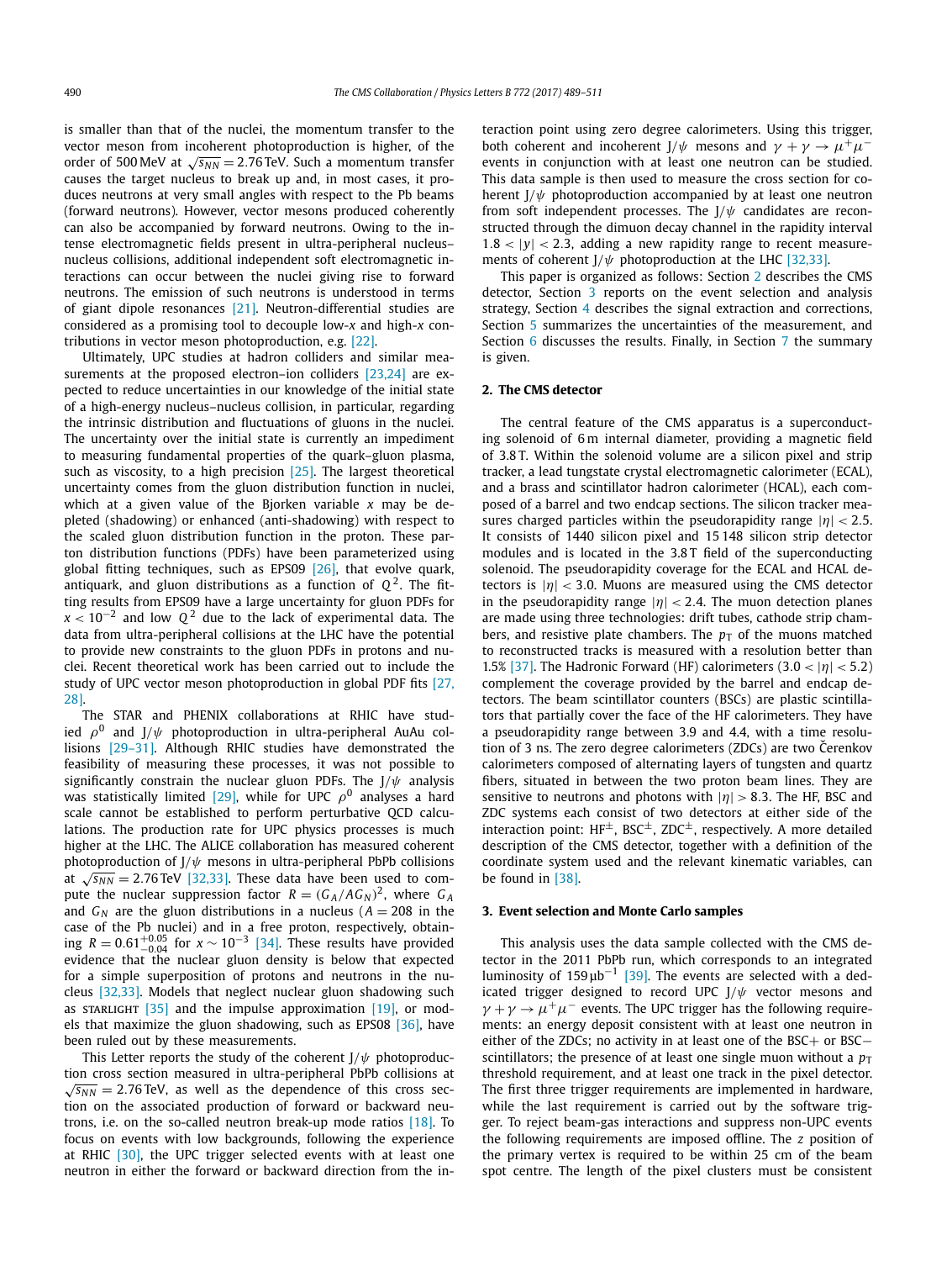<span id="page-2-0"></span>with tracks originating from this vertex. This requirement removes beam-background events that produce elongated pixel clusters. In addition, events are rejected if the time difference between two hits from the BSCs is above 20 ns with respect to the mean flight time between them (73 ns). This requirement removes beam-halo events, while keeping all the ultra-peripheral PbPb events.

As mentioned above, one of the UPC trigger requirements is the presence of at least one neutron. The events studied in this analysis are classified by the pattern of neutron deposition measured in the ZDCs  $[40-42]$ . The ZDC energy spectrum shows a clear one neutron peak and the detectors have an energy resolution of about 20% for single neutrons in PbPb collisions at  $\sqrt{s_{NN}}$  = 2.76 TeV [\[40–42\].](#page-7-0) This resolution allows a good separation between events with zero, one, or multiple neutrons in a given ZDC detector. A given event is considered to have no neutrons in the ZDC if the calorimeter energy is less than 420 GeV, one neutron if the energy lies between 420 GeV and 1600 GeV, and more than one neutron if the energy is above 1600 GeV. The coherent J*/ψ* cross section is measured for the case when the J*/ψ* mesons are accompanied by at least one neutron on one side of the interaction point and no neutron activity on the other side  $(X_n 0_n)$ . The  $X_n 0_n$  break-up mode, which is conventionally written as  $Pb + Pb \rightarrow Pb + Pb + J/\psi$  ( $X_n \Omega_n$ ), is a subset of the triggered events. This break-up mode is well suited for rejecting non-UPC background due to its asymmetric configuration [\[43\].](#page-7-0)

Apart from the  $X_n0_n$  break-up mode, the UPC trigger also selects the  $X_n X_n$ ,  $1_n 0_n$ , and  $1_n 1_n$  break-up modes. The  $X_n X_n$  mode requires that both ZDCs record at least one neutron. The  $1_n0_n$ mode requires that one of the ZDCs detects exactly one neutron with no neutron activity on the other ZDC side. Finally, the  $1_n1_n$ mode requires both ZDCs to have exactly one neutron.

In addition to the ZDC requirement, two selections are applied to reject non-UPC events. First, only events with exactly two reconstructed tracks are kept. Second, the HF cell with the largest energy deposit is required to have an energy below 3.85 GeV. This requirement, which is determined studying events triggered on empty bunches, ensures that the HF energy is consistent with the presence of photon-induced processes which leave very low signal in both the HF+ and HF− detectors.

In this analysis, both muons have to satisfy the quality criteria described below, and must lie within the phase space region  $1.2 < |η| < 2.4$  and  $1.2 < p<sub>T</sub> < 1.8$  GeV. This phase space region is chosen to ensure good statistical precision on the data-driven measurement of the single-muon efficiency (see Section 4). The CMS collaboration has developed several types of muon identification [\[37\].](#page-6-0) In this analysis, all tracks in the silicon tracker that are identified as muons, based on information of the muon detectors, are used. The algorithm extrapolates each reconstructed silicon track outward to its most probable location within each detector of interest (ECAL, HCAL, muon system). This procedure enables the identification of single muons with very low transverse momenta. To reduce additional muons or charged particle tracks that can be misidentified as muons and to ensure good-quality reconstructed tracks, the single muons are required to pass the following criteria: more than 4 hits in the tracker, at least one of which is required to be in a pixel layer, a track fit with a  $\chi^2$  per degree of freedom less than three, and a transverse (longitudinal) impact parameter of less than 0.3 (20) cm from the measured vertex. For this analysis, only events with dimuons having  $p_T < 1.0$  GeV, in the rapidity interval  $1.8 < |y| < 2.3$ , are considered. The dimuon candidates are required to be within the invariant mass region  $2.6 < m(\mu^+\mu^-) < 3.5$  GeV. No like-sign dimuon pairs are found in this region. Applying the muon quality requirements, after all other analysis selections, only rejects one dimuon candidate out of 518 events.

In order to compute acceptance and efficiency corrections and for signal extraction purposes, Monte Carlo (MC) samples for coherent  $J/\psi$ , incoherent  $J/\psi$  and  $\gamma + \gamma$  events in the dimuon decay channel are generated, using the STARLIGHT MC event generator [\[15,35,44,45\].](#page-6-0) These events are processed with the full CMS simulation and reconstruction software. The STARLIGHT generator models two-photon and photon–hadron interactions at ultrarelativistic energies. In the case of photon-nuclear reactions, it models both coherent and incoherent events using the vector meson dominance model. It uses the Glauber approach for calculating hadron–nucleus cross sections from hadron–nucleon ones, and makes use of exclusive  $J/\psi$  photoproduction in  $\gamma + p$  results from HERA to compute the coherent  $J/\psi$  cross section in  $\gamma$  + Pb interactions  $[15]$ . The star and separator is also used to simulate the various break-up modes for one or both Pb nuclei, which assumes that the probabilities for exchange of multiple photons in a single event factorize in impact parameter space [\[46\].](#page-7-0)

#### **4. Signal extraction and corrections**

After applying the selections described in Section [3,](#page-1-0) the dimuon invariant mass and  $p<sub>T</sub>$  distributions are simultaneously fitted in order to extract the number of coherent J*/ψ*, incoherent J*/ψ*, and  $\gamma + \gamma \rightarrow \mu^+ \mu^-$  events. The fit uses a maximum likelihood algorithm that takes unbinned projections of the data in invariant mass and  $p_T$  as inputs. The shapes of the  $p_T$  distributions for these three processes are determined from starlight simulation. The yield for each of these processes in the  $p<sub>T</sub>$  distribution is a free parameter of the fit. The dimuon invariant mass distribution of the sum of coherent and incoherent J*/ψ* events is described with a Crystal Ball function  $[47]$ , which accounts for the detector resolution as well as the radiative tail from internal bremsstrahlung. A secondorder polynomial accounts for the underlying dimuon continuum that originates from  $\gamma + \gamma \rightarrow \mu^+ \mu^-$  events. The fit has nine free parameters: three for the yields of each of the processes, two for the shape of the Crystal Ball function tail, two for the mean and width of the Crystal Ball function, and two parameters for the shape of the second-order polynomial. The fit constrains the number of coherent  $J/\psi$ , incoherent  $J/\psi$ , and dimuon continuum events to be the same in the invariant mass and  $p<sub>T</sub>$  distributions. The projections of the  $X_nO_n$  break-up data onto the dimuon invariant mass and  $p_T$  axes are shown in [Fig. 1.](#page-3-0) As discussed in Section [1,](#page-0-0) the average  $p<sub>T</sub>$  distribution for the coherent events is peaked at lower  $p_T$  values than those from incoherent events. Reconstructed coherent  $J/\psi$  events are dominant for  $p_T < 0.15$  GeV, whereas reconstructed incoherent J*/ψ* events are dominant for  $p_T > 0.15$  GeV. For events with  $p_T < 0.15$  GeV and in the rapidity interval  $1.8 < |y| < 2.3$ , the fit yields  $207 \pm 18$  (stat) for the coherent  $J/\psi$  candidates,  $75 \pm 13$  (stat) for incoherent  $J/\psi$  events and  $75 \pm 13$  (stat) for  $\gamma + \gamma$  events.

In addition, the data sample is studied in terms of the following two cases: (i) neutrons emitted in the same rapidity hemisphere as the  $J/\psi$ , and (ii) neutrons emitted in the opposite rapidity hemisphere than the  $J/\psi$ . The number of coherent  $J/\psi$  events is found to be consistent, within the statistical and systematic uncertainty, between the two cases. This suggests that the emitted neutrons and the photoproduced  $J/\psi$  events are independent processes, within the current uncertainty. On the other hand, for incoherent  $J/\psi$  photoproduction most of the events are found in the configuration where the neutrons and the  $J/\psi$  mesons are produced in the same hemisphere. This suggests that in incoherent J*/ψ* photoproduction the low-*x* and high-*x* contributions are decoupled and can be more easily observed than in coherent J*/ψ* events. Due to the small sample size of this analysis, the coherent J*/ψ* cross section is measured by summing up both configurations.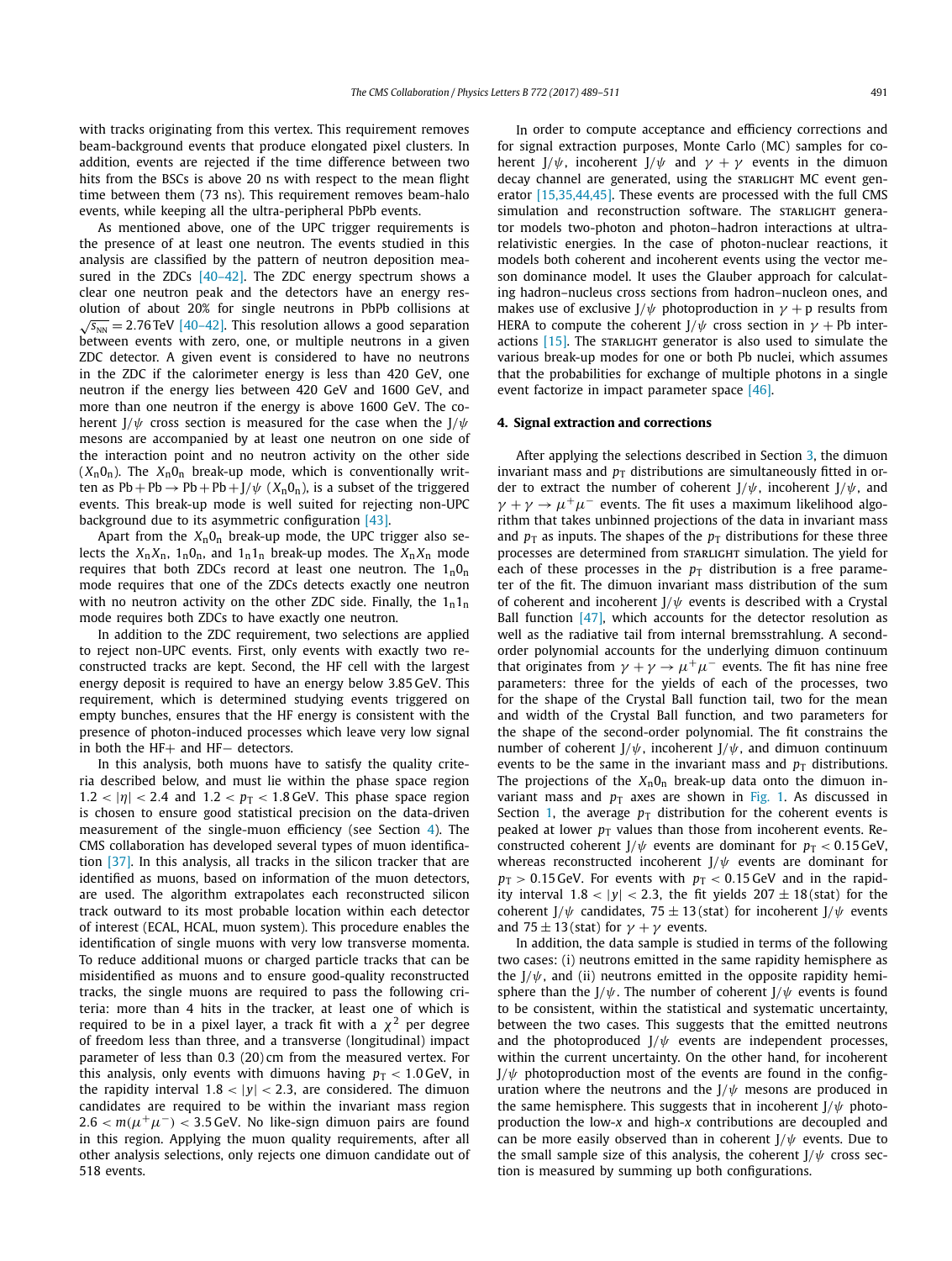<span id="page-3-0"></span>

**Fig. 1.** Results from the simultaneous fit to dimuon invariant mass (top) and  $p_T$  (bottom) distributions from opposite-sign muon pairs with  $p_T < 1.0$  GeV,  $1.8 < |y| < 2.3$ and  $2.6 < m(\mu^+\mu^-) < 3.5$  GeV for the  $X_n0_n$  break-up mode, after all selections are applied. In the left panel the green curve represents the  $\gamma + \gamma$  component (secondorder polynomial) and the black curve the sum of the  $\gamma + \gamma$ , incoherent J/ $\psi$ , and coherent  $J/\psi$  components (see text for details). In the right panel the green, red, and blue curves represent  $\gamma + \gamma$ , coherent  $J/\psi$ , and incoherent  $J/\psi$  components, respectively. The black curve represents the sum of the  $\gamma + \gamma$ , coherent  $J/\psi$ , and incoherent J*/ψ* components. Only statistical uncertainties are shown. The data are not corrected by acceptance and efficiencies, and the MC templates are folded with the detector response simulation. (For interpretation of the references to color in this figure legend, the reader is referred to the web version of this article.)

The combined acceptance (*A*) and efficiency (*ε*) correction factor for  $J/\psi$  events in the  $X_n O_n$  break-up mode,  $(A \varepsilon)^{J/\psi}$ , is 5*.*9 ± 0*.*5 (syst)%. The 8% systematic uncertainty on the corrections are described in Section 5. Two factors contribute to the  $(A \varepsilon)^{J/\psi}$ : 1) the product of acceptance multiplied by the offline reconstruction efficiency and 2) the trigger efficiency ( $\varepsilon$ <sub>trig</sub>). The first term is measured to be  $12.0 \pm 0.5$  (syst)%. It is obtained from both data and MC simulations. The star used generator is used as an input to the full GEANT4  $[48]$  simulation of the CMS detector. This simulation is used to model the efficiency for all of the selections except the HF and the muon quality requirements. Zero bias data are used to compute the efficiency of the HF requirement, while the UPC data are used to compute the efficiency of the muon quality requirements. The offline selection discussed above is applied, but the trigger requirement is not demanded at this stage of the efficiency calculation. The UPC trigger efficiency

#### **Table 1**

Summary of systematic uncertainties for coherent J*/ψ* events in the  $X_n$ <sup>0</sup><sub>n</sub> configuration.

| Source                             | Uncertainty |
|------------------------------------|-------------|
| (1) Signal extraction              | 5%          |
| (2) Neutron tagging                | 6%          |
| (3) HF energy limit                | 2%          |
| (4) MC acceptance corrections      | 1%          |
| (5) ZDC efficiency estimation      | 3%          |
| (6) Tracking reconstruction        | 4%          |
| (7) Int. luminosity determination  | 5%          |
| (8) Branching fraction             | 0.55%       |
| (9) Two-photon $e^+e^-$ background | 2%          |
| Total                              | 11%         |

 $\varepsilon$ <sub>trig</sub> for events passing the event selection is  $49.5 \pm 3.5$  (syst)%. This is computed by taking the product of the efficiencies of the individual components:  $\varepsilon_{\text{trig}} = \varepsilon_{\text{ZDC}} \varepsilon_{\text{pixel-track}} \varepsilon_{\text{BSC}} \varepsilon_{\text{dimum}}$ . Because these trigger components are uncorrelated to each other they are measured separately. The *ε*<sub>dimuon</sub> term is measured to be  $0.71 \pm 0.02$  (syst) from the analysis of the UPC data using the "tag-and-probe" method [\[37\]](#page-6-0) in which coherent J*/ψ* candidates are reconstructed for a wider kinematic range than in the analysis. Two different methods to compute  $\varepsilon_{\text{dimuon}}$  are studied corresponding to two different background parametrizations. Since both methods give consistent results within the statistical uncertainty, the *ε*dimuon systematic uncertainty is found to be at the 2–3% level. The other components of the trigger efficiency do not require the reconstruction of coherent J*/ψ* candidates and they are measured separately using control triggers:  $\varepsilon_{ZDC} = 0.91 \pm 0.03$  (syst),  $\varepsilon_{\text{pixel-track}} = 0.76 \pm 0.03$  (syst), and  $\varepsilon_{\text{BSC}}$  is fully efficient. The systematic uncertainty for the acceptance and efficiency correction is discussed in the following section.

#### **5. Systematic uncertainties and cross-checks**

The systematic uncertainties are summarized in Table 1 and can be divided into three groups. The first group corresponds to the systematic uncertainty due to the signal extraction (5%). The second group corresponds to the acceptance times efficiency correction (8% after combining the uncertainties on the neutron detection efficiency, HF energy requirement, MC correction, ZDC trigger efficiency, and J*/ψ* reconstruction efficiency). The third group corresponds to the uncertainty in the luminosity determination (5%) and in the branching ratio (0.55%). The individual uncertainties are summarized below.

- 1. The uncertainty in the signal extraction is found to be 5%. To estimate this uncertainty, the fitting functions used to describe the invariant mass distribution of the  $J/\psi$  and the continuum are changed to a Gaussian or Landau distribution, respectively. Also the mass region used for the signal extraction is changed to  $2.4 < m(\mu^+\mu^-) < 8.0$  GeV. The systematic uncertainty is provided by the maximum variation of the results.
- 2. The uncertainty in the neutron detection efficiency is found to be 6%. This uncertainty is mainly due to the presence of lowfrequency noise in the readout and is estimated by comparing results from two different reconstruction algorithms. For each event the ZDC signal is recorded in 10 time slices of 25 ns each. The standard reconstruction method uses the difference between the signal in the main time slice and the following one. This differentiation suppresses the low-frequency noise. The alternative method estimates the noise from time slices before the main signal.
- 3. The uncertainty associated with the HF energy requirement is found to be 2%. To estimate this uncertainty, the HF en-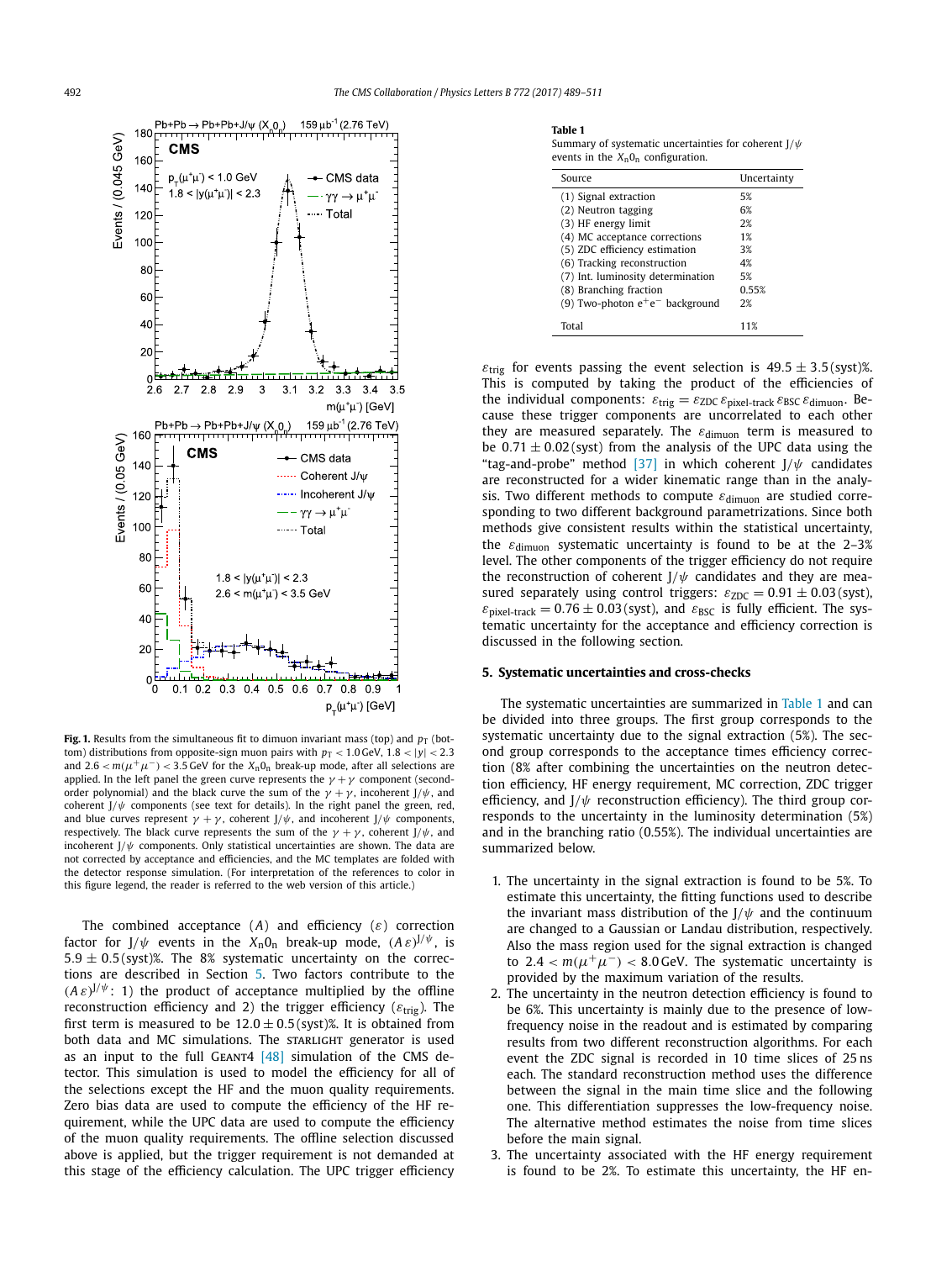<span id="page-4-0"></span>ergy limit is decreased from 3.85 to 2.95 GeV, changing the limit from keeping 99% of the electronic noise events to 95%. Also, the definition of the HF energy requirement is varied by using the signal from groups of calorimeter cells known as towers, instead of the individual cells. The *η* symmetry of the calorimeters is checked by defining separate limits for HF+ and HF− for both individual cells and towers. The analysis is repeated for each case and the root-mean-square of the final number of signal candidates is used to estimate the systematic uncertainty associated with this requirement.

- 4. The uncertainty in the MC acceptance corrections is found to be 1%. This is estimated by varying the  $p<sub>T</sub>$  and rapidity shapes (±30% away from the mean distribution) used to produce these corrections. As shown in Section [4,](#page-2-0) STARLIGHT reproduces very well the  $p<sub>T</sub>$  shape for the various processes. The shape of the  $p_T$  distributions reflects the nuclear density distribution, which has little uncertainty.
- 5. The uncertainty for the ZDC component of the UPC trigger is found to be 3%. This is estimated by using dedicated monitoring triggers.
- 6. The uncertainty for the  $J/\psi$  reconstruction efficiency is found to be 4%. This is computed using the track reconstruction efficiency uncertainty that is found to be 1–2% [\[49\].](#page-7-0)
- 7. The uncertainty of the integrated luminosity determination is estimated to be 5%, based on the analysis of data from van der Meer scans [\[50\].](#page-7-0) This uncertainty also covers the possible multiple interactions in the same bunch crossing originating from electromagnetic dissociation (EMD) processes which could affect the exclusivity requirement.
- 8. The uncertainty in the branching fraction for J*/ψ* decay into muons is 0.55% [\[51\].](#page-7-0)
- 9. A contamination from an electromagnetic  $e^+e^-$  pair could cause a possible loss of events, where one of the electrons hits the BSC scintillator and thus vetoes the event. Using a control data sample where no veto at the trigger level is applied, an upper limit on such an inefficiency is found by the ALICE collaboration to be smaller than 2% in the coherent J*/ψ* analysis, at forward rapidity  $[32]$ . Since no data sample, with a comparable luminosity to the one used in this analysis, exist without a veto on the BSC, and in order to be conservative, a 2% systematic uncertainty is assigned due to possible contamination from two-photon *e*+*e*− background.

These individual systematic uncertainties are added in quadrature resulting in a total systematic uncertainty of 11% for the coherent  $J/\psi$  cross section in the  $X_n O_n$  configuration.

As an additional cross-check of the overall analysis, the  $\gamma + \gamma$ process is studied. As discussed in Section [4,](#page-2-0) the resulting yield of  $\gamma + \gamma$  events in the 2.6 *< m*( $\mu^+\mu^-$ ) < 3.5 GeV mass interval is  $N_{X_n0_n}^{y+y} = 75.2 \pm 12.7$  (stat)  $\pm 8.3$  (syst), while the measured cross section is  $44.2 \pm 1.8$  (stat)  $\pm 0.40$  (syst) µb. This result is consistent with the QED calculation provided by the STARLIGHT MC at the one standard deviation level. The  $\gamma + \gamma \rightarrow \mu^+ \mu^-$  cross section in the dimuon mass range 4 to 8 GeV (not shown) is also found to be in agreement with the starlight prediction within one standard deviation, when considering the statistical and systematic uncertainties.

#### **6. Results and comparison to theoretical models on photonuclear interactions**

For the  $X_n$ <sup>0</sup><sub>n</sub> break-up mode, the coherent  $J/\psi$  cross section in the dimuon decay channel is given by

$$
\frac{d\sigma_{X_n 0_n}^{\text{coh}}}{dy} (J/\psi) = \frac{N_{X_n 0_n}^{\text{coh}}}{\mathcal{B}(J/\psi \to \mu^+ \mu^-) \mathcal{L}_{\text{int}} \Delta y \, (A \, \varepsilon)^{J/\psi}}
$$
(1)

where  $\mathcal{B}(\mathbf{J}/\psi \to \mu^+\mu^-) = 5.96 \pm 0.03$  (syst)% is the branching fraction of J/ $\psi$  to dimuons [\[51\],](#page-7-0)  $N_{X_n0_n}^{\text{coh}}$  is the coherent J/ $\psi$ yield of prompt J/ $\psi$  candidates for  $p_T < 0.15$  GeV,  $\mathcal{L}_{int} = 159 \pm 10^{-10}$  $8$ (syst) $\mu$ b<sup>-1</sup> is an integrated luminosity,  $\Delta y = 1$  is the rapidity bin width, and  $(A \epsilon)^{J/\psi} = 5.9 \pm 0.5$  (stat)% is the combined acceptance times efficiency correction factor as discussed in Section [4.](#page-2-0) The coherent J*/ψ* yield of prompt J*/ψ* candidates is given by

$$
N_{X_n0_n}^{\text{coh}} = \frac{N_{\text{yield}}}{1 + f_D} \tag{2}
$$

where  $N_{yield}$  is the coherent  $J/\psi$  yield as extracted from the fit shown in [Fig. 1,](#page-3-0) and  $f_D$  is the fraction of  $J/\psi$  mesons coming from coherent  $\psi$ (2S)  $\rightarrow$  J/ $\psi$  + anything. As mentioned in Sec-tion [4,](#page-2-0)  $N_{yield} = 207 \pm 18$  (stat) for coherent  $J/\psi$  candidates with  $p_T < 0.15$  GeV in the rapidity interval  $1.8 < |y| < 2.3$ . There are not enough data to perform a coherent *ψ(*2S*)* analysis, so the feed-down correction has to rely on MC simulations. In order to calculate  $f_D$ , coherent  $\psi$  (2S) events are simulated using star and calculate  $f_D$ , coherent  $\psi$  (2S) events are simulated using star and calculate while PYTHIA is used to simulate the  $\psi$ (2S) decay into the *J*/ $\psi$  [\[32,](#page-6-0) [33\]](#page-6-0) obtaining  $f_D = 0.018 \pm 0.011$  (theo). The theoretical uncertainty of 60% in  $f_D$  is obtained from [\[32,33\].](#page-6-0) The resulting coherent  $J/\psi$  yield for prompt  $J/\psi$  candidates is  $N_{X_n0_n}^{\text{coh}} = 203 \pm 18$  (stat). Thus, the coherent  $J/\psi$  photoproduction cross section for prompt  $J/\psi$  mesons in the  $X_n 0_n$  break-up mode is  $d\sigma_{X_n 0_n}^{coh}/dy(J/\psi) =$  $0.36 \pm 0.04$  (stat)  $\pm 0.04$  (syst) mb.

Although the  $d\sigma_{X_n^00_n}^{\text{coh}} / dy(J/\psi)$  measurement is interesting in its own right  $[18,22]$ , it is also relevant to compare our results to the theoretical predictions and recent results from the ALICE collaboration [\[32,33\]](#page-6-0) that are available for the total coherent J*/ψ* cross section. As mentioned in Section [3,](#page-1-0) one of the UPC trigger requirements is the presence of at least one forward neutron. For this reason it is not possible to scale the measured coherent J*/ψ* cross section in the  $X_n$ <sup>0</sup><sub>n</sub> break-up mode to the total cross section using our own data. However, as mentioned in Section  $3$ , STARLIGHT can simulate coherent vector meson photoproduction in the various break-up modes for one or both Pb nuclei. The STARLIGHT MC generator is found to give a good description of the breakup ratios on coherent  $\rho^0$  photoproduction measured by STAR [\[29\]](#page-6-0) and ALICE [\[46\].](#page-7-0) It is also found to give a good description of the fraction of coherent  $J/\psi$  events with no neutron emitted with respect to the total number of coherent J*/ψ* events, measured by ALICE [\[33\].](#page-6-0) Moreover, starlight gives a good description of the break-up ratios measured in this analysis. We measure the ratios of the coherent  $J/\psi$  cross section in two different break-up modes ( $X_n X_n$  and  $1_n 1_n$ ) to that of the  $X_n 0_n$  mode for J/ $\psi$  events with  $p_T < 0.15$  GeV and in the rapidity interval  $1.8 < |y| < 2.3$ . The measured break-up ratios are  $0.36 \pm 0.04$  (stat) for  $X_n X_n / X_n 0_n$ and  $0.03 \pm 0.01$  (stat) for  $1_n 1_n / X_n 0_n$ , while the startlight prediction is  $0.37 \pm 0.04$  (theo) and  $0.020 \pm 0.002$  (theo), respectively. These ratios are also compatible with the extracted J*/ψ* yield for each break-up configuration, determined with the signal extraction procedure described in Section [4.](#page-2-0) Only statistical uncertainties in the measured break-up ratios are given since these dominate over the systematic uncertainties. The feed-down correction from *ψ(*2S*)* decays is not applied for these ratios since this contribution is expected to cancel out in the ratio. The 10% uncertainty quoted in the starlight prediction for the break-up mode scaling factors is based on recent results on UPC  $\rho^0$  photoproduction from the ALICE collaboration [\[46\].](#page-7-0) Note that the neutron break-up theoretical description is independent of whether a  $J/\psi$  or a  $\rho^0$  is produced [\[45,46\].](#page-7-0) The scaling factor between the  $X_nO_n$  break-up mode and the total cross section is  $5.1 \pm 0.5$  (theo). After applying this scaling factor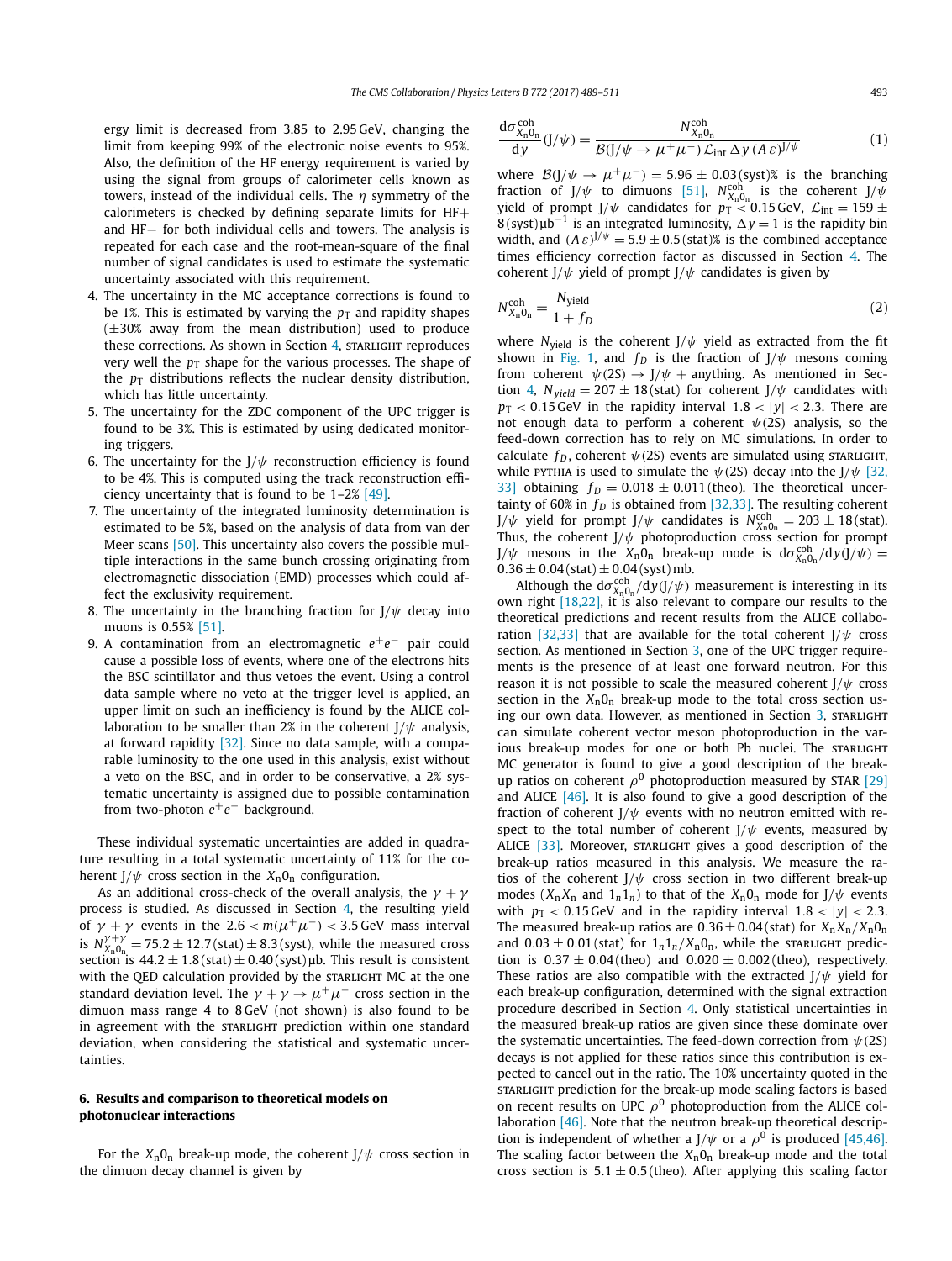<span id="page-5-0"></span>

**Fig. 2.** Differential cross section versus rapidity for coherent J*/ψ* production in ultraperipheral PbPb collisions at  $\sqrt{s_{NN}}$  = 2.76 TeV, measured by ALICE [\[32,33\]](#page-6-0) and CMS (see text for details). The vertical error bars include the statistical and systematic uncertainties added in quadrature, and the horizontal bars represent the range of the measurements in *y*. Also the impulse approximation and the leading twist approximation calculations are shown (see text for details).

we obtain the total coherent J*/ψ* photoproduction cross section  $d\sigma^{coh}/dy(J/\psi) = 1.82 \pm 0.22$  (stat)  $\pm$  0.20 (syst)  $\pm$  0.19 (theo) mb.

In Fig. 2, the coherent J*/ψ* photoproduction cross section is compared to recent ALICE measurements [\[32,33\],](#page-6-0) to calculations by Guzey et al. [\[19,34\]](#page-6-0) based on the impulse approximation, and to results obtained using the leading twist approximation (see below). The data from ALICE and CMS show a steady decrease with rapidity.

The leading twist approximation prediction is obtained from Ref. [\[19\]](#page-6-0) and is in good agreement with the data. It is a calculation at the partonic level that uses a diffractive proton PDF as an input, following the leading twist approximation which is based on a generalization of the Gribov–Glauber nuclear shadowing approach [\[52\].](#page-7-0) The theoretical uncertainty band for the leading twist approximation result shown in Fig. 2 is 12% and is due to the uncertainty in the strength of the gluon recombination mechanism. This uncertainty is uncorrelated with the photon flux uncertainty. The nuclear gluon distribution uncertainty is largest at mid-rapidity where  $x \sim 10^{-3}$  in the nuclear gluon distribution. At forward rapidity, integrating over all possible emitted neutron configurations, there is a two-fold ambiguity about the photon direction. In this region, the measurements are mostly sensitive to *x* ∼ 10<sup>-2</sup> [\[32\].](#page-6-0)

The data are also compared to the impulse approximation result that uses data from exclusive  $J/\psi$  photoproduction in  $\gamma + p$ interactions to estimate the coherent  $J/\psi$  cross section in  $\gamma$  + Pb collisions. The impulse approximation calculation neglects all nuclear effects such as the expected modification of the gluon density in the lead nuclei compared to that of the proton. This calculation overpredicts the CMS measurement by more than 3 standard deviations in the rapidity interval  $1.8 < |y| < 2.3$ , when adding the experimental and theoretical uncertainties in quadrature.

The cross section for vector meson photoproduction in ultraperipheral PbPb collisions is given by the sum of two cross section terms, since photons can be emitted by either of the colliding Pb nuclei. Each term is the product of three quantities: the photon flux, the integral over squared nuclear form factor  $F_A(t)$  and the forward differential cross section  $d\sigma/dt(t=0)$  of  $\gamma + p \rightarrow$  $J/\psi$  + p, where *t* is the momentum transfer from the target nucleus squared. The  $F_A(t)$  is the Fourier transform of the matter density  $\rho(t)$ , while the elementary cross section d $\sigma/dt$  has been measured by various collaborations [\[5–9\],](#page-6-0) as described in Section [1.](#page-0-0) The impulse approximation result shown in Fig. 2 is performed by Guzey et al. using the methods they describe in Ref. [\[34\]](#page-6-0) with a pQCD motivated parametrization [\[53\]](#page-7-0) of exclusive  $J/\psi$  data in  $\gamma + p$  interactions which incorporates very recent LHC results [\[8,9\].](#page-6-0) Thus, in the impulse approximation there is an experimental uncertainty associated to fitting the measured elementary cross section data to the parametrization  $[53]$  and this uncertainty is at the 4% level for the relevant photon–proton center-of-mass energies discussed in this analysis. In addition, there are two theoretical uncertainties in the impulse approximation calculation. The first theoretical uncertainty is due to the matter density distribution and is estimated to be 5% based on studies of several matter distribution densities [\[34\].](#page-6-0) The second theoretical uncertainty is due to the uncertainty in the photon flux and is estimated to be 5%. This is dominated by the treatment of the photon flux factor for the case when the PbPb collisions take place at small impact parameters ∼2*R <sup>A</sup>*. These two uncertainties are correlated and so to be conservative the combined theoretical uncertainty is taken to be 10%.

The data are also consistent with the central value of the EPS09 global fit from 2009 (not shown), which has large uncertainties  $[26]$ . Other calculations of the coherent  $J/\psi$  cross section are not considered because the theoretical uncertainties are not available.

#### **7. Summary**

The coherent J*/ψ* photoproduction cross section in ultraperipheral PbPb collisions at  $\sqrt{s_{NN}} = 2.76$  TeV, in conjunction with at least one neutron on one side of the interaction point and no neutron activity on the other side, is measured to be  $d\sigma_{X_p0_n}^{\text{coh}}/dy(J/\psi) = 0.36 \pm 0.04 \text{(stat)} \pm 0.04 \text{(syst)}$  mb in the rapidity interval 1*.*8 *<* |*y*| *<* 2*.*3. This measurement is extrapolated to the total coherent  $J/\psi$  cross section, resulting in  $d\sigma^{coh}/d\nu(I/\psi)$  =  $1.82 \pm 0.22$  (stat)  $\pm 0.20$  (syst)  $\pm 0.19$  (theo) mb in the measured rapidity interval. These results complement recent measurements on coherent J*/ψ* photoproduction in ultra-peripheral PbPb collisions at  $\sqrt{s_{NN}}$  = 2.76 TeV by the ALICE collaboration. An impulse approximation model prediction is strongly disfavored, indicating that nuclear effects expected to be present at low  $x$  and  $Q^2$  values are needed to describe the data. The prediction given by the leading twist approximation, which includes nuclear gluon shadowing, is consistent with the data. In addition, we observe that, in contrast to coherent J*/ψ* events, the vast majority of incoherent J*/ψ* candidates are in the configuration when the J*/ψ* and the emitted neutrons are in the same rapidity hemisphere (high-*x* component).

#### **Acknowledgements**

We congratulate our colleagues in the CERN accelerator departments for the excellent performance of the LHC and thank the technical and administrative staffs at CERN and at other CMS institutes for their contributions to the success of the CMS effort. In addition, we gratefully acknowledge the computing centers and personnel of the Worldwide LHC Computing Grid for delivering so effectively the computing infrastructure essential to our analyses. Finally, we acknowledge the enduring support for the construction and operation of the LHC and the CMS detector provided by the following funding agencies: BMWFW and FWF (Austria); FNRS and FWO (Belgium); CNPq, CAPES, FAPERJ, and FAPESP (Brazil); MES (Bulgaria); CERN; CAS, MOST, and NSFC (China); COLCIENCIAS (Colombia); MSES and CSF (Croatia); RPF (Cyprus); MoER, ERC IUT and ERDF (Estonia); Academy of Finland, MEC, and HIP (Finland);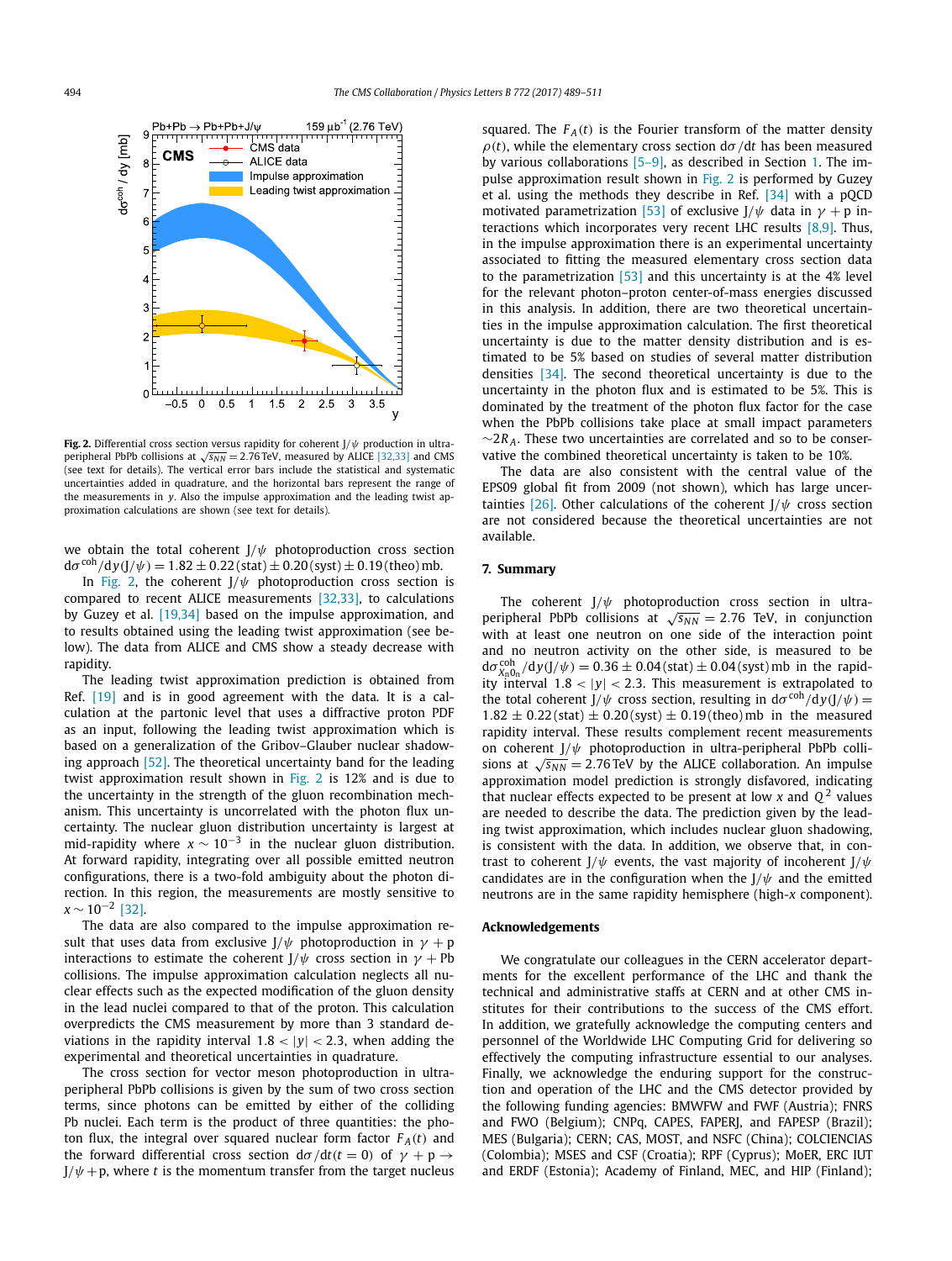<span id="page-6-0"></span>CEA and CNRS/IN2P3 (France); BMBF, DFG, and HGF (Germany); GSRT (Greece); OTKA and NIH (Hungary); DAE and DST (India); IPM (Iran); SFI (Ireland); INFN (Italy); MSIP and NRF (Republic of Korea); LAS (Lithuania); MOE and UM (Malaysia); BUAP, CIN-VESTAV, CONACYT, LNS, SEP, and UASLP-FAI (Mexico); MBIE (New Zealand); PAEC (Pakistan); MSHE and NSC (Poland); FCT (Portugal); JINR (Dubna); MON, RosAtom, RAS and RFBR (Russia); MESTD (Serbia); SEIDI and CPAN (Spain); Swiss Funding Agencies (Switzerland); MST (Taipei); ThEPCenter, IPST, STAR and NSTDA (Thailand); TUBITAK and TAEK (Turkey); NASU and SFFR (Ukraine); STFC (United Kingdom); DOE and NSF (USA).

Individuals have received support from the Marie-Curie program and the European Research Council and EPLANET (European Union); the Leventis Foundation; the A. P. Sloan Foundation; the Alexander von Humboldt Foundation; the Belgian Federal Science Policy Office; the Fonds pour la Formation à la Recherche dans l'Industrie et dans l'Agriculture (FRIA-Belgium); the Agentschap voor Innovatie door Wetenschap en Technologie (IWT-Belgium); the Ministry of Education, Youth and Sports (MEYS) of the Czech Republic; the Council of Science and Industrial Research, India; the HOMING PLUS program of the Foundation for Polish Science, cofinanced from European Union, Regional Development Fund; the Mobility Plus program of the Ministry of Science and Higher Education (Poland); the OPUS program of the National Science Center (Poland); the Thalis and Aristeia programs cofinanced by EU-ESF and the Greek NSRF; the National Priorities Research Program by Qatar National Research Fund; the Programa Clarín-COFUND del Principado de Asturias; the Rachadapisek Sompot Fund for Postdoctoral Fellowship, Chulalongkorn University (Thailand); the Chulalongkorn Academic into Its 2nd Century Project Advancement Project (Thailand); and the Welch Foundation, contract C-1845.

#### **References**

- [1] C.A. Bertulani, S.R. Klein, J. Nystrand, Physics of ultra-peripheral nuclear collisions, Annu. Rev. Nucl. Part. Sci. 55 (2005) 271, [http://dx.doi.org/10.1146/](http://dx.doi.org/10.1146/annurev.nucl.55.090704.151526) [annurev.nucl.55.090704.151526,](http://dx.doi.org/10.1146/annurev.nucl.55.090704.151526) arXiv:nucl-ex/0502005.
- [2] A.J. Baltz, The physics of ultraperipheral collisions at the LHC, Phys. Rep. 458 (2008) 1, <http://dx.doi.org/10.1016/j.physrep.2007.12.001>, arXiv:0706.3356.
- [3] J.G. Contreras, J.D. Tapia Takaki, Ultra-peripheral heavy-ion collisions at the LHC, Int. J. Mod. Phys. A 30 (2015) 1542012, [http://dx.doi.org/10.1142/](http://dx.doi.org/10.1142/S0217751X15420129) [S0217751X15420129](http://dx.doi.org/10.1142/S0217751X15420129).
- [4] C. Alexa, et al., H1, Elastic and proton-dissociative photoproduction of *J/ψ* mesons at HERA, Eur. Phys. J. C 73 (2013) 2466, [http://dx.doi.org/10.1140/epjc/](http://dx.doi.org/10.1140/epjc/s10052-013-2466-y) [s10052-013-2466-y,](http://dx.doi.org/10.1140/epjc/s10052-013-2466-y) arXiv:1304.5162.
- [5] A. Aktas, et al., H1, Elastic J*/ψ* production at HERA, Eur. Phys. J. C 46 (2006) 585, <http://dx.doi.org/10.1140/epjc/s2006-02519-5>, arXiv:hep-ex/0510016.
- [6] S. Chekanov, et al., ZEUS, Exclusive photoproduction of J*/ψ* mesons at HERA, Eur. Phys. J. C 24 (2002) 345, <http://dx.doi.org/10.1007/s10052-002-0953-7>, arXiv:hep-ex/0201043.
- [7] T. Aaltonen, et al., CDF, Observation of exclusive charmonium production and  $\gamma \gamma \rightarrow \mu^+ \mu^-$  in pp collisions at  $\sqrt{s} = 1.96$  TeV, Phys. Rev. Lett. 102 (2009) 242001, <http://dx.doi.org/10.1103/PhysRevLett.102.242001>, arXiv:0902.1271.
- [8] ALICE Collaboration, Exclusive J*/ψ* photoproduction off protons in ultraperipheral p-Pb collisions at  $\sqrt{s_{NN}}$  = 5.02 TeV, Phys. Rev. Lett. 113 (2014) 232504, [http://dx.doi.org/10.1103/PhysRevLett.113.232504,](http://dx.doi.org/10.1103/PhysRevLett.113.232504) arXiv:1406.7819.
- [9] LHCb Collaboration, Updated measurements of exclusive J*/ψ* and *ψ*(2S) production cross-sections in pp collisions at  $\sqrt{s} = 7$  TeV, J. Phys. G 41 (2014) 055002, [http://dx.doi.org/10.1088/0954-3899/41/5/055002,](http://dx.doi.org/10.1088/0954-3899/41/5/055002) arXiv:1401.3288.
- [10] M.G. Ryskin, Diffractive J*/ψ* electroproduction in LLA QCD, Z. Phys. C 57 (1993) 89, [http://dx.doi.org/10.1007/BF01555742.](http://dx.doi.org/10.1007/BF01555742)
- [11] S.J. Brodsky, L. Frankfurt, J.F. Gunion, A.H. Mueller, M. Strikman, Diffractive leptoproduction of vector mesons in QCD, Phys. Rev. D 50 (1994) 3134, [http://](http://dx.doi.org/10.1103/PhysRevD.50.3134) [dx.doi.org/10.1103/PhysRevD.50.3134,](http://dx.doi.org/10.1103/PhysRevD.50.3134) arXiv:hep-ph/9402283.
- [12] A. Adeluyi, C.A. Bertulani, Constraining gluon shadowing using photoproduction in ultraperipheral pA and AA collisions, Phys. Rev. C 85 (2012) 044904, <http://dx.doi.org/10.1103/PhysRevC.85.044904>, arXiv:1201.0146.
- [13] A. Adeluyi, T. Nguyen, Coherent photoproduction of J*/ψ* and *ϒ* mesons in ultraperipheral pPb and PbPb collisions at the CERN LHC, Phys. Rev. C 87 (2013) 027901, <http://dx.doi.org/10.1103/PhysRevC.87.027901>, arXiv:1302.4288.
- [14] A. Cisek, W. Schafer, A. Szczurek, Exclusive coherent production of heavy vector mesons in nucleus–nucleus collisions at LHC, Phys. Rev. C 86 (2012) 014905, <http://dx.doi.org/10.1103/PhysRevC.86.014905>, arXiv:1204.5381.
- [15] S. Klein, J. Nystrand, Exclusive vector meson production in relativistic heavy ion collisions, Phys. Rev. C 60 (1999) 014903, [http://dx.doi.org/10.1103/PhysRevC.](http://dx.doi.org/10.1103/PhysRevC.60.014903) [60.014903](http://dx.doi.org/10.1103/PhysRevC.60.014903), arXiv:hep-ph/9902259.
- [16] T. Lappi, H. Mantysaari, J*/ψ* production in ultraperipheral Pb+Pb and p+Pb collisions at energies available at the CERN Large Hadron Collider, Phys. Rev. C 87 (2013) 032201, <http://dx.doi.org/10.1103/PhysRevC.87.032201>, arXiv:1301.4095.
- [17] V.P. Goncalves, M.V.T. Machado, Vector meson production in coherent hadronic interactions: an update on predictions for RHIC and LHC, Phys. Rev. C 84 (2011) 011902, <http://dx.doi.org/10.1103/PhysRevC.84.011902>, arXiv:1106.3036.
- [18] V. Rebyakova, M. Strikman, M. Zhalov, Coherent *ρ*<sup>0</sup> and J*/ψ* photoproduction in ultraperipheral processes with electromagnetic dissociation of heavy ions at RHIC and LHC, Phys. Lett. B 710 (2012) 647, [http://dx.doi.org/10.1016/](http://dx.doi.org/10.1016/j.physletb.2012.03.041) [j.physletb.2012.03.041](http://dx.doi.org/10.1016/j.physletb.2012.03.041), arXiv:1109.0737.
- [19] V. Guzey, M. Strikman, M. Zhalov, Disentangling coherent and incoherent quasielastic J*/ψ* photoproduction on nuclei by neutron tagging in ultraperipheral ion collisions at the LHC, Eur. Phys. J. C 74 (2014) 2942, [http://dx.doi.org/](http://dx.doi.org/10.1140/epjc/s10052-014-2942-z) [10.1140/epjc/s10052-014-2942-z,](http://dx.doi.org/10.1140/epjc/s10052-014-2942-z) arXiv:1312.6486.
- [20] Yu.P. Ivanov, B.Z. Kopeliovich, I. Schmidt, Vector meson production in ultraperipheral collisions at LHC, in: Workshop on Heavy Ion Collisions at the LHC: Last Call for Predictions, Geneva, Switzerland, May 14–June 8, 2007, 2007, <https://inspirehep.net/record/752847/files/arXiv:0706.1532.pdf>, arXiv: 0706.1532.
- [21] B.L. Berman, S.C. Fultz, Measurements of the giant dipole resonance with monoenergetic photons, Rev. Mod. Phys. 47 (1975) 713, [http://dx.doi.org/10.1103/](http://dx.doi.org/10.1103/RevModPhys.47.713) [RevModPhys.47.713.](http://dx.doi.org/10.1103/RevModPhys.47.713)
- [22] V. Guzey, E. Kryshen, M. Zhalov, Coherent photoproduction of vector mesons in ultraperipheral heavy ion collisions: update for run 2 at the CERN Large Hadron Collider, Phys. Rev. C 93 (2016) 055206, [http://dx.doi.org/10.1103/](http://dx.doi.org/10.1103/PhysRevC.93.055206) [PhysRevC.93.055206,](http://dx.doi.org/10.1103/PhysRevC.93.055206) arXiv:1602.01456.
- [23] A. Accardi, et al., Electron ion collider: the next QCD frontier [understanding](http://refhub.elsevier.com/S0370-2693(17)30548-8/bib416363617264693A32303132717574s1) the glue that binds us all, [arXiv:1212.1701,](http://refhub.elsevier.com/S0370-2693(17)30548-8/bib416363617264693A32303132717574s1) 2012.
- [24] J.L. Abelleira Fernandez, et al., A Large Hadron Electron Collider at CERN: report on the physics and design concepts for machine and detector, J. Phys. G 39 (2012) 075001, [http://dx.doi.org/10.1088/0954-3899/39/7/075001,](http://dx.doi.org/10.1088/0954-3899/39/7/075001) arXiv:1206. 2913.
- [25] Y. Akiba, et al., The hot QCD white paper: [exploring](http://refhub.elsevier.com/S0370-2693(17)30548-8/bib416B6962613A323031356A7761s1) the phases of QCD at RHIC and the LHC, [arXiv:1502.02730,](http://refhub.elsevier.com/S0370-2693(17)30548-8/bib416B6962613A323031356A7761s1) 2015.
- [26] K.J. Eskola, H. Paukkunen, C.A. Salgado, EPS09: a new generation of NLO and LO nuclear parton distribution functions, J. High Energy Phys. 04 (2009) 065, [http://dx.doi.org/10.1088/1126-6708/2009/04/065,](http://dx.doi.org/10.1088/1126-6708/2009/04/065) arXiv:0902.4154.
- [27] S.P. Jones, A.D. Martin, M.G. Ryskin, T. Teubner, Exclusive J*/ψ* and *ϒ* photoproduction and the low *x* gluon, J. Phys. G 43 (2016) 035002, [http://dx.doi.org/10.](http://dx.doi.org/10.1088/0954-3899/43/3/035002) [1088/0954-3899/43/3/035002](http://dx.doi.org/10.1088/0954-3899/43/3/035002), arXiv:1507.06942.
- [28] J. Rojo, et al., The PDF4LHC report on PDFs and LHC data: results from run I and preparation for run II, J. Phys. G 42 (2015) 103103, [http://dx.doi.org/10.1088/](http://dx.doi.org/10.1088/0954-3899/42/10/103103) [0954-3899/42/10/103103,](http://dx.doi.org/10.1088/0954-3899/42/10/103103) arXiv:1507.00556.
- [29] B.I. Abelev, et al., STAR, *ρ*<sup>0</sup> photoproduction in ultraperipheral relativistic heavy ion collisions at  $\sqrt{s_{NN}}$  = 200 GeV, Phys. Rev. C 77 (2008) 034910, [http://dx.doi.](http://dx.doi.org/10.1103/PhysRevC.77.034910) [org/10.1103/PhysRevC.77.034910](http://dx.doi.org/10.1103/PhysRevC.77.034910), arXiv:0712.3320.
- [30] S. Afanasiev, et al., PHENIX, Photoproduction of J/ $\psi$  and of high mass e<sup>+</sup>e<sup>−</sup> in ultra-peripheral Au+Au collisions at  $\sqrt{s_{NN}}$  = 200 GeV, Phys. Lett. B 679 (2009) 321, [http://dx.doi.org/10.1016/j.physletb.2009.07.061,](http://dx.doi.org/10.1016/j.physletb.2009.07.061) arXiv:0903.2041.
- [31] G. Agakishiev, et al., STAR,  $\rho^0$  photoproduction in AuAu collisions at  $\sqrt{s_{NN}}$  = 62*.*4 GeV with the STAR detector, Phys. Rev. C 85 (2012) 014910, [http://dx.](http://dx.doi.org/10.1103/PhysRevC.85.014910) [doi.org/10.1103/PhysRevC.85.014910,](http://dx.doi.org/10.1103/PhysRevC.85.014910) arXiv:1107.4630.
- [32] ALICE Collaboration, Coherent J*/ψ* photoproduction in ultra-peripheral Pb–Pb collisions at  $\sqrt{s_{NN}}$  = 2.76 TeV, Phys. Lett. B 718 (2013) 1273, [http://dx.doi.org/](http://dx.doi.org/10.1016/j.physletb.2012.11.059) [10.1016/j.physletb.2012.11.059,](http://dx.doi.org/10.1016/j.physletb.2012.11.059) arXiv:1209.3715.
- [33] ALICE Collaboration, Charmonium and  $e^+e^-$  pair photoproduction at midrapidity in ultra-peripheral Pb–Pb collisions at  $\sqrt{s_{NN}}$ =2.76 TeV, Eur. Phys. J. C 73 (2013) 2617, [http://dx.doi.org/10.1140/epjc/s10052-013-2617-1,](http://dx.doi.org/10.1140/epjc/s10052-013-2617-1) arXiv:1305. 1467.
- [34] V. Guzey, E. Kryshen, M. Strikman, M. Zhalov, Evidence for nuclear gluon shadowing from the ALICE measurements of PbPb ultraperipheral exclusive J*/ψ* production, Phys. Lett. B 726 (2013) 290, [http://dx.doi.org/10.1016/j.physletb.](http://dx.doi.org/10.1016/j.physletb.2013.08.043) [2013.08.043,](http://dx.doi.org/10.1016/j.physletb.2013.08.043) arXiv:1305.1724.
- [35] S.R. Klein, J. Nystrand, J. Seger, Y. Gorbunov, J. Butterworth, STARlight: a Monte Carlo simulation program for ultra-peripheral collisions of relativistic ions, Comput. Phys. Commun. 212 (2017) 258, [http://dx.doi.org/10.1016/j.cpc.2016.](http://dx.doi.org/10.1016/j.cpc.2016.10.016) [10.016](http://dx.doi.org/10.1016/j.cpc.2016.10.016), arXiv:1607.03838.
- [36] K.J. Eskola, H. Paukkunen, C.A. Salgado, An improved global analysis of nuclear parton distribution functions including RHIC data, J. High Energy Phys. 07 (2008) 102, [http://dx.doi.org/10.1088/1126-6708/2008/07/102,](http://dx.doi.org/10.1088/1126-6708/2008/07/102) arXiv:0802. 0139.
- [37] CMS Collaboration, Performance of CMS muon reconstruction in pp collision events at <sup>√</sup>*<sup>s</sup>* <sup>=</sup> 7 TeV, J. Instrum. <sup>7</sup> (2012) P10002, [http://dx.doi.org/10.1088/](http://dx.doi.org/10.1088/1748-0221/7/10/P10002) [1748-0221/7/10/P10002](http://dx.doi.org/10.1088/1748-0221/7/10/P10002), arXiv:1206.4071.
- [38] CMS Collaboration, The CMS experiment at the CERN LHC, J. Instrum. 3 (2008) S08004, <http://dx.doi.org/10.1088/1748-0221/3/08/S08004>.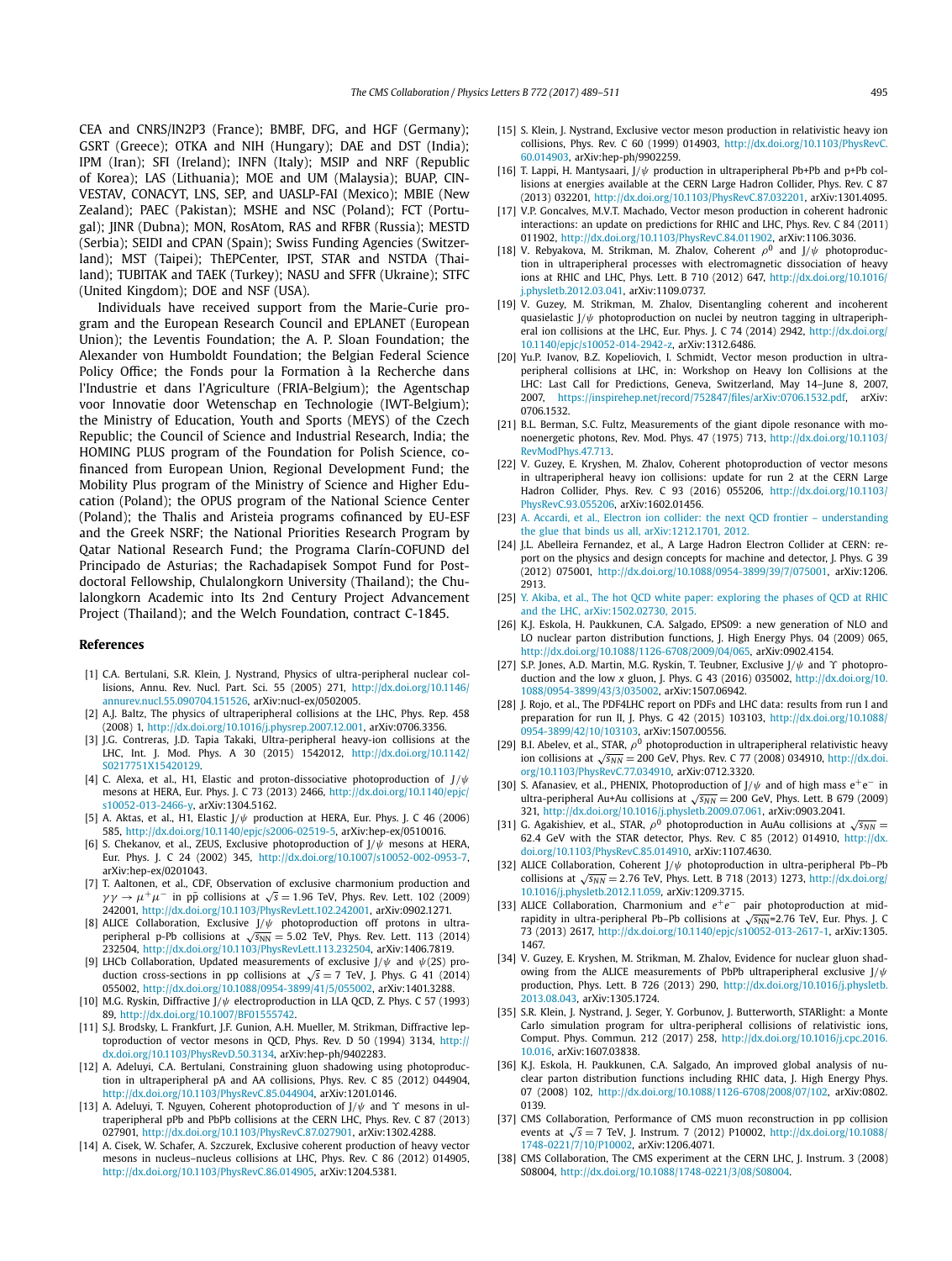- <span id="page-7-0"></span>[39] CMS Collaboration, Absolute Calibration of the Luminosity Measurement at CMS: Winter 2012 Update, CMS Physics Analysis Summary CMS-PAS-SMP-12-008, 2012, [http://cdsweb.cern.ch/record/1434360.](http://cdsweb.cern.ch/record/1434360)
- [40] CMS Collaboration, Status of zero degree calorimeter for CMS experiment, AIP Conf. Proc. 867 (2006) 258, <http://dx.doi.org/10.1063/1.2396962>, arXiv:nucl-ex/ 0608052.
- [41] CMS Collaboration, Measurement of the pseudorapidity and centrality dependence of the transverse energy density in PbPb collisions at  $\sqrt{s_{NN}} = 2.76$  TeV, Phys. Rev. Lett. 109 (2012) 152303, [http://dx.doi.org/10.1103/PhysRevLett.109.](http://dx.doi.org/10.1103/PhysRevLett.109.152303) [152303,](http://dx.doi.org/10.1103/PhysRevLett.109.152303) arXiv:1205.2488.
- [42] CMS Collaboration, Studies of azimuthal dihadron correlations in ultra-central PbPb collisions at  $\sqrt{s_{NN}}$  = 2.76 TeV, J. High Energy Phys. 02 (2014) 088, [http://](http://dx.doi.org/10.1007/JHEP02(2014)088) [dx.doi.org/10.1007/JHEP02\(2014\)088,](http://dx.doi.org/10.1007/JHEP02(2014)088) arXiv:1312.1845.
- [43] M. Chiu, A. Denisov, E. Garcia, J. Katzy, S.N. White, Measurement of mutual Coulomb dissociation in  $\sqrt{s_{NN}} = 130$  GeV Au+Au collisions at RHIC, Phys. Rev. Lett. 89 (2002) 012302, <http://dx.doi.org/10.1103/PhysRevLett.89.012302>, arXiv:nucl-ex/0109018.
- [44] STARLIGHT Monte Carlo generator, Online documentation available at [http://](http://starlight.hepforge.org) [starlight.hepforge.org,](http://starlight.hepforge.org) 2015.
- [45] A.J. Baltz, Y. Gorbunov, S.R. Klein, J. Nystrand, Two-photon interactions with nuclear breakup in relativistic heavy ion collisions, Phys. Rev. C 80 (2009) 044902, [http://dx.doi.org/10.1103/PhysRevC.80.044902,](http://dx.doi.org/10.1103/PhysRevC.80.044902) arXiv:0907.1214.

#### **The CMS Collaboration**

### V. Khachatryan, A.M. Sirunyan, A. Tumasyan

*Yerevan Physics Institute, Yerevan, Armenia*

- [46] ALICE Collaboration, Coherent  $\rho^0$  photoproduction in ultra-peripheral Pb–Pb collisions at  $\sqrt{s_{NN}}$  = 2.76 TeV, J. High Energy Phys. 09 (2015) 095, [http://dx.](http://dx.doi.org/10.1007/JHEP09(2015)095) [doi.org/10.1007/JHEP09\(2015\)095](http://dx.doi.org/10.1007/JHEP09(2015)095), arXiv:1503.09177.
- [47] M.J. Oreglia, <sup>A</sup> Study of the Reactions *ψ* → *γγ ψ*, Ph.D. thesis, Stanford University, 1980, <http://www.slac.stanford.edu/pubs/slacreports/slac-r-236.html>, SLAC Report SLAC-R-236, see Appendix D.
- [48] S. Agostinelli, et al., GEANT4, GEANT4-a simulation toolkit, Nucl. Instrum. Methods A 506 (2003) 250, [http://dx.doi.org/10.1016/S0168-9002\(03\)01368-8](http://dx.doi.org/10.1016/S0168-9002(03)01368-8).
- [49] CMS Collaboration, Measurement of Tracking Efficiency, Technical Report CMS-PAS-TRK-10-002, CERN, Geneva, 2010, <https://cds.cern.ch/record/1279139>, 2010.
- [50] S. van der Meer, Calibration of the Effective Beam Height in the ISR, CERN Technical Report CERN-ISR-PO-68-31, 1968, <http://cds.cern.ch/record/296752>.
- [51] Particle Data Group, K.A. Olive, et al., Review of particle physics, Chin. Phys. C 38 (2014) 090001, <http://dx.doi.org/10.1088/1674-1137/38/9/090001>.
- [52] V.N. Gribov, Glauber corrections and the interaction between [high-energy](http://refhub.elsevier.com/S0370-2693(17)30548-8/bib477269626F763A313936386A66s1) [hadrons](http://refhub.elsevier.com/S0370-2693(17)30548-8/bib477269626F763A313936386A66s1) and nuclei, Sov. Phys. JETP 29 (1969) 483, Zh. Eksp. Teor. Fiz. 56 (1969) [892.](http://refhub.elsevier.com/S0370-2693(17)30548-8/bib477269626F763A313936386A66s1)
- [53] V. Guzey, M. Zhalov, Exclusive J*/ψ* production in ultraperipheral collisions at the LHC: constrains on the gluon distributions in the proton and nuclei, J. High Energy Phys. 10 (2013) 207, [http://dx.doi.org/10.1007/JHEP10\(2013\)207](http://dx.doi.org/10.1007/JHEP10(2013)207), arXiv:1307.4526.

W. Adam, E. Asilar, T. Bergauer, J. Brandstetter, E. Brondolin, M. Dragicevic, J. Erö, M. Flechl, M. Friedl, R. Frühwirth <sup>1</sup>, V.M. Ghete, C. Hartl, N. Hörmann, J. Hrubec, M. Jeitler <sup>1</sup>, A. König, M. Krammer <sup>1</sup>, I. Krätschmer, D. Liko, T. Matsushita, I. Mikulec, D. Rabady, N. Rad, B. Rahbaran, H. Rohringer, J. Schieck [1,](#page-21-0) R. Schöfbeck, J. Strauss, W. Treberer-Treberspurg, W. Waltenberger, C.-E. Wulz [1](#page-21-0)

*Institut für Hochenergiephysik der OeAW, Wien, Austria*

### V. Mossolov, N. Shumeiko, J. Suarez Gonzalez

*National Centre for Particle and High Energy Physics, Minsk, Belarus*

S. Alderweireldt, T. Cornelis, E.A. De Wolf, X. Janssen, A. Knutsson, J. Lauwers, S. Luyckx, M. Van De Klundert, H. Van Haevermaet, P. Van Mechelen, N. Van Remortel, A. Van Spilbeeck

*Universiteit Antwerpen, Antwerpen, Belgium*

S. Abu Zeid, F. Blekman, J. D'Hondt, N. Daci, I. De Bruyn, K. Deroover, N. Heracleous, J. Keaveney, S. Lowette, S. Moortgat, L. Moreels, A. Olbrechts, Q. Python, D. Strom, S. Tavernier, W. Van Doninck, P. Van Mulders, G.P. Van Onsem, I. Van Parijs

*Vrije Universiteit Brussel, Brussel, Belgium*

H. Brun, C. Caillol, B. Clerbaux, G. De Lentdecker, G. Fasanella, L. Favart, R. Goldouzian, A. Grebenyuk, G. Karapostoli, T. Lenzi, A. Léonard, T. Maerschalk, A. Marinov, L. Perniè, A. Randle-conde, T. Seva, C. Vander Velde, P. Vanlaer, R. Yonamine, F. Zenoni, F. Zhang  $^2$  $^2$ 

*Université Libre de Bruxelles, Bruxelles, Belgium*

L. Benucci, A. Cimmino, S. Crucy, D. Dobur, A. Fagot, G. Garcia, M. Gul, J. Mccartin, A.A. Ocampo Rios, D. Poyraz, D. Ryckbosch, S. Salva, M. Sigamani, M. Tytgat, W. Van Driessche, E. Yazgan, N. Zaganidis *Ghent University, Ghent, Belgium*

S. Basegmez, C. Beluffi<sup>3</sup>, O. Bondu, S. Brochet, G. Bruno, A. Caudron, L. Ceard, S. De Visscher, C. Delaere, M. Delcourt, D. Favart, L. Forthomme, A. Giammanco, A. Jafari, P. Jez, M. Komm, V. Lemaitre, A. Mertens, M. Musich, C. Nuttens, L. Perrini, K. Piotrzkowski, L. Quertenmont, M. Selvaggi, M. Vidal Marono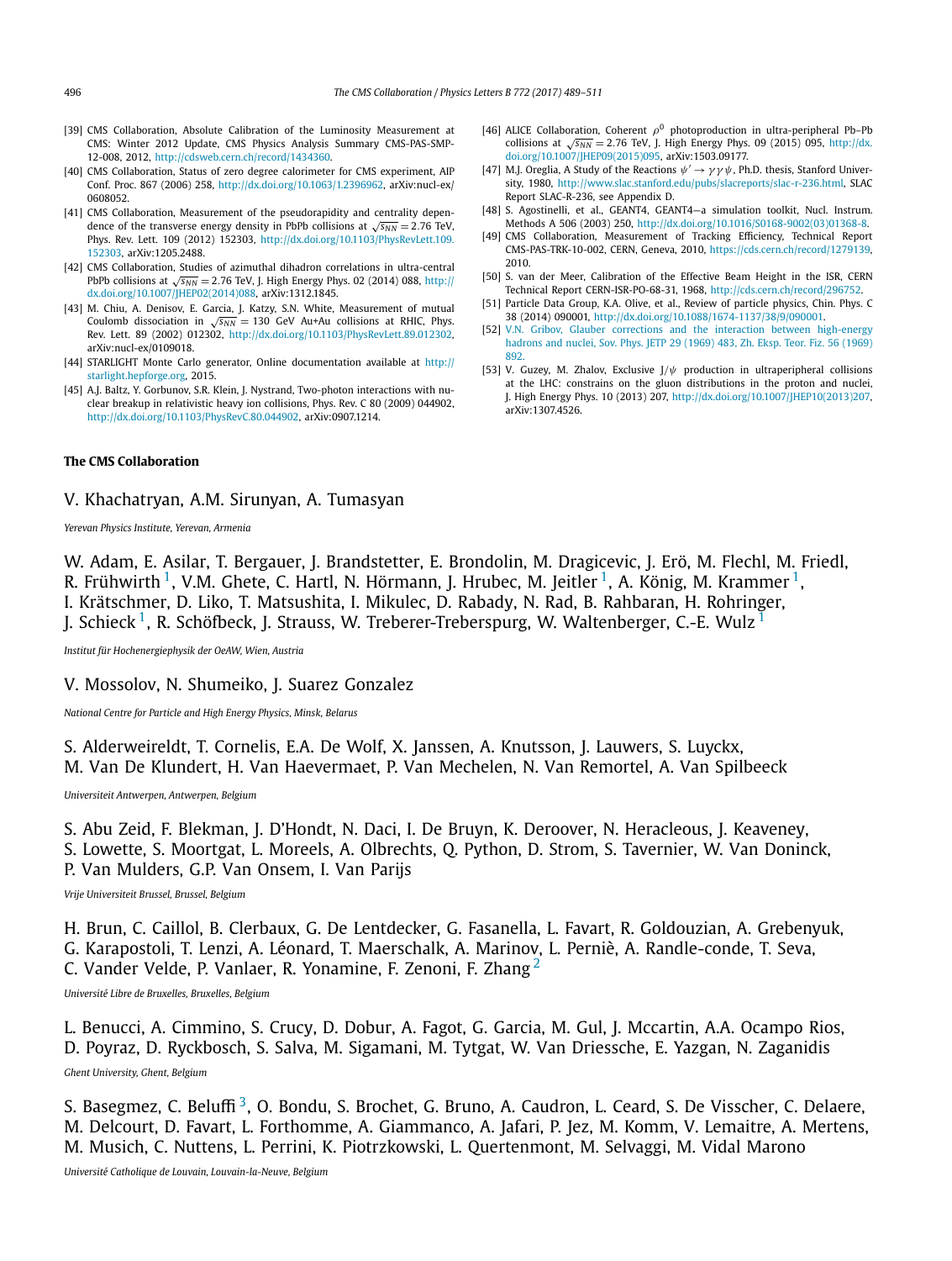# N. Beliy, G.H. Hammad

*Université de Mons, Mons, Belgium*

W.L. Aldá Júnior, F.L. Alves, G.A. Alves, L. Brito, M. Correa Martins Junior, M. Hamer, C. Hensel, A. Moraes, M.E. Pol, P. Rebello Teles

*Centro Brasileiro de Pesquisas Fisicas, Rio de Janeiro, Brazil*

E. Belchior Batista Das Chagas, W. Carvalho, J. Chinellato<sup>[4](#page-21-0)</sup>, A. Custódio, E.M. Da Costa,

D. De Jesus Damiao, C. De Oliveira Martins, S. Fonseca De Souza, L.M. Huertas Guativa, H. Malbouisson,

D. Matos Figueiredo, C. Mora Herrera, L. Mundim, H. Nogima, W.L. Prado Da Silva, A. Santoro,

A. Sznajder, E.J. Tonelli Manganote $4$ , A. Vilela Pereira

*Universidade do Estado do Rio de Janeiro, Rio de Janeiro, Brazil*

S. Ahuja<sup>a</sup>, C.A. Bernardes <sup>b</sup>, A. De Souza Santos <sup>b</sup>, S. Dogra<sup>a</sup>, T.R. Fernandez Perez Tomei<sup>a</sup>, E.M. Gregores <sup>b</sup>, P.G. Mercadante <sup>b</sup>, C.S. Moon <sup>a, 5</sup>, S.F. Novaes <sup>a</sup>, Sandra S. Padula <sup>a</sup>, D. Romero Abad <sup>b</sup>, J.C. Ruiz Vargas

<sup>a</sup> *Universidade Estadual Paulista, São Paulo, Brazil* <sup>b</sup> *Universidade Federal do ABC, São Paulo, Brazil*

A. Aleksandrov, R. Hadjiiska, P. Iaydjiev, M. Rodozov, S. Stoykova, G. Sultanov, M. Vutova

*Institute for Nuclear Research and Nuclear Energy, Sofia, Bulgaria*

A. Dimitrov, I. Glushkov, L. Litov, B. Pavlov, P. Petkov

*University of Sofia, Sofia, Bulgaria*

W. Fang<sup>[6](#page-21-0)</sup>

*Beihang University, Beijing, China*

M. Ahmad, J.G. Bian, G.M. Chen, H.S. Chen, M. Chen, T. Cheng, R. Du, C.H. Jiang, D. Leggat, R. Plestina [7,](#page-21-0) F. Romeo, S.M. Shaheen, A. Spiezia, J. Tao, C. Wang, Z. Wang, H. Zhang

*Institute of High Energy Physics, Beijing, China*

C. Asawatangtrakuldee, Y. Ban, Q. Li, S. Liu, Y. Mao, S.J. Qian, D. Wang, Z. Xu

*State Key Laboratory of Nuclear Physics and Technology, Peking University, Beijing, China*

# C. Avila, A. Cabrera, L.F. Chaparro Sierra, C. Florez, J.P. Gomez, B. Gomez Moreno, J.C. Sanabria

*Universidad de Los Andes, Bogota, Colombia*

N. Godinovic, D. Lelas, I. Puljak, P.M. Ribeiro Cipriano *University of Split, Faculty of Electrical Engineering, Mechanical Engineering and Naval Architecture, Split, Croatia*

### Z. Antunovic, M. Kovac

*University of Split, Faculty of Science, Split, Croatia*

V. Brigljevic, K. Kadija, J. Luetic, S. Micanovic, L. Sudic

*Institute Rudjer Boskovic, Zagreb, Croatia*

A. Attikis, G. Mavromanolakis, J. Mousa, C. Nicolaou, F. Ptochos, P.A. Razis, H. Rykaczewski *University of Cyprus, Nicosia, Cyprus*

M. Finger  $8$ , M. Finger Jr.  $8$ 

*Charles University, Prague, Czech Republic*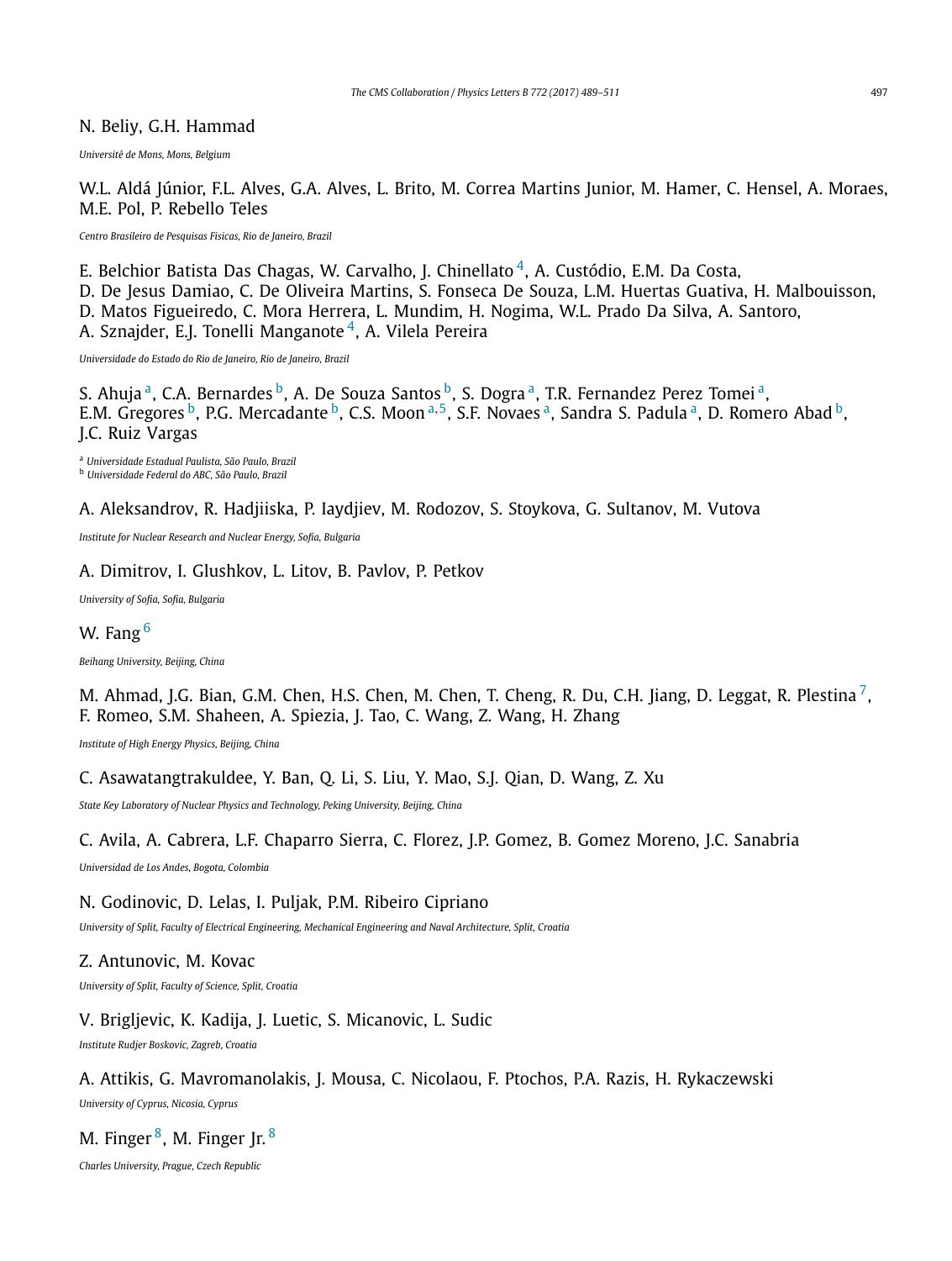# A. Awad, S. Elgammal<sup>[9](#page-21-0)</sup>, A. Mohamed <sup>[10](#page-21-0)</sup>, E. Salama<sup>9,[11](#page-21-0)</sup>

Academy of Scientific Research and Technology of the Arab Republic of Egypt, Egyptian Network of High Energy Physics, Cairo, Egypt

# B. Calpas, M. Kadastik, M. Murumaa, M. Raidal, A. Tiko, C. Veelken

*National Institute of Chemical Physics and Biophysics, Tallinn, Estonia*

# P. Eerola, J. Pekkanen, M. Voutilainen

*Department of Physics, University of Helsinki, Helsinki, Finland*

# J. Härkönen, V. Karimäki, R. Kinnunen, T. Lampén, K. Lassila-Perini, S. Lehti, T. Lindén, P. Luukka, T. Peltola, J. Tuominiemi, E. Tuovinen, L. Wendland

*Helsinki Institute of Physics, Helsinki, Finland*

# J. Talvitie, T. Tuuva

*Lappeenranta University of Technology, Lappeenranta, Finland*

M. Besancon, F. Couderc, M. Dejardin, D. Denegri, B. Fabbro, J.L. Faure, C. Favaro, F. Ferri, S. Ganjour, A. Givernaud, P. Gras, G. Hamel de Monchenault, P. Jarry, E. Locci, M. Machet, J. Malcles, J. Rander, A. Rosowsky, M. Titov, A. Zghiche

*DSM/IRFU, CEA/Saclay, Gif-sur-Yvette, France*

A. Abdulsalam, I. Antropov, S. Baffioni, F. Beaudette, P. Busson, L. Cadamuro, E. Chapon, C. Charlot, O. Davignon, N. Filipovic, R. Granier de Cassagnac, M. Jo, S. Lisniak, P. Miné, I.N. Naranjo, M. Nguyen, C. Ochando, G. Ortona, P. Paganini, P. Pigard, S. Regnard, R. Salerno, Y. Sirois, T. Strebler, Y. Yilmaz, A. Zabi

*Laboratoire Leprince-Ringuet, Ecole Polytechnique, IN2P3-CNRS, Palaiseau, France*

J.-L. Agram [12,](#page-21-0) J. Andrea, A. Aubin, D. Bloch, J.-M. Brom, M. Buttignol, E.C. Chabert, N. Chanon, C. Collard, E. Conte [12,](#page-21-0) X. Coubez, J.-C. Fontaine [12,](#page-21-0) D. Gelé, U. Goerlach, C. Goetzmann, A.-C. Le Bihan, J.A. Merlin [13,](#page-21-0) K. Skovpen, P. Van Hove

Institut Pluridisciplinaire Hubert Curien, Université de Strasbourg, Université de Haute Alsace Mulhouse, CNRS/IN2P3, Strasbourg, France

# S. Gadrat

Centre de Calcul de l'Institut National de Physique Nucleaire et de Physique des Particules, CNRS/IN2P3, Villeurbanne, France

S. Beauceron, C. Bernet, G. Boudoul, E. Bouvier, C.A. Carrillo Montoya, R. Chierici, D. Contardo, B. Courbon, P. Depasse, H. El Mamouni, J. Fan, J. Fay, S. Gascon, M. Gouzevitch, B. Ille, F. Lagarde, I.B. Laktineh, M. Lethuillier, L. Mirabito, A.L. Pequegnot, S. Perries, A. Popov <sup>14</sup>, J.D. Ruiz Alvarez, D. Sabes, V. Sordini, M. Vander Donckt, P. Verdier, S. Viret

Université de Lyon, Université Claude Bernard Lyon 1, CNRS-IN2P3, Institut de Physique Nucléaire de Lyon, Villeurbanne, France

# T. Toriashvili [15](#page-21-0)

*Georgian Technical University, Tbilisi, Georgia*

# I. Bagaturia [16](#page-21-0)

*Tbilisi State University, Tbilisi, Georgia*

C. Autermann, S. Beranek, L. Feld, A. Heister, M.K. Kiesel, K. Klein, M. Lipinski, A. Ostapchuk, M. Preuten, F. Raupach, S. Schael, J.F. Schulte, T. Verlage, H. Weber, V. Zhukov [14](#page-21-0)

*RWTH Aachen University, I. Physikalisches Institut, Aachen, Germany*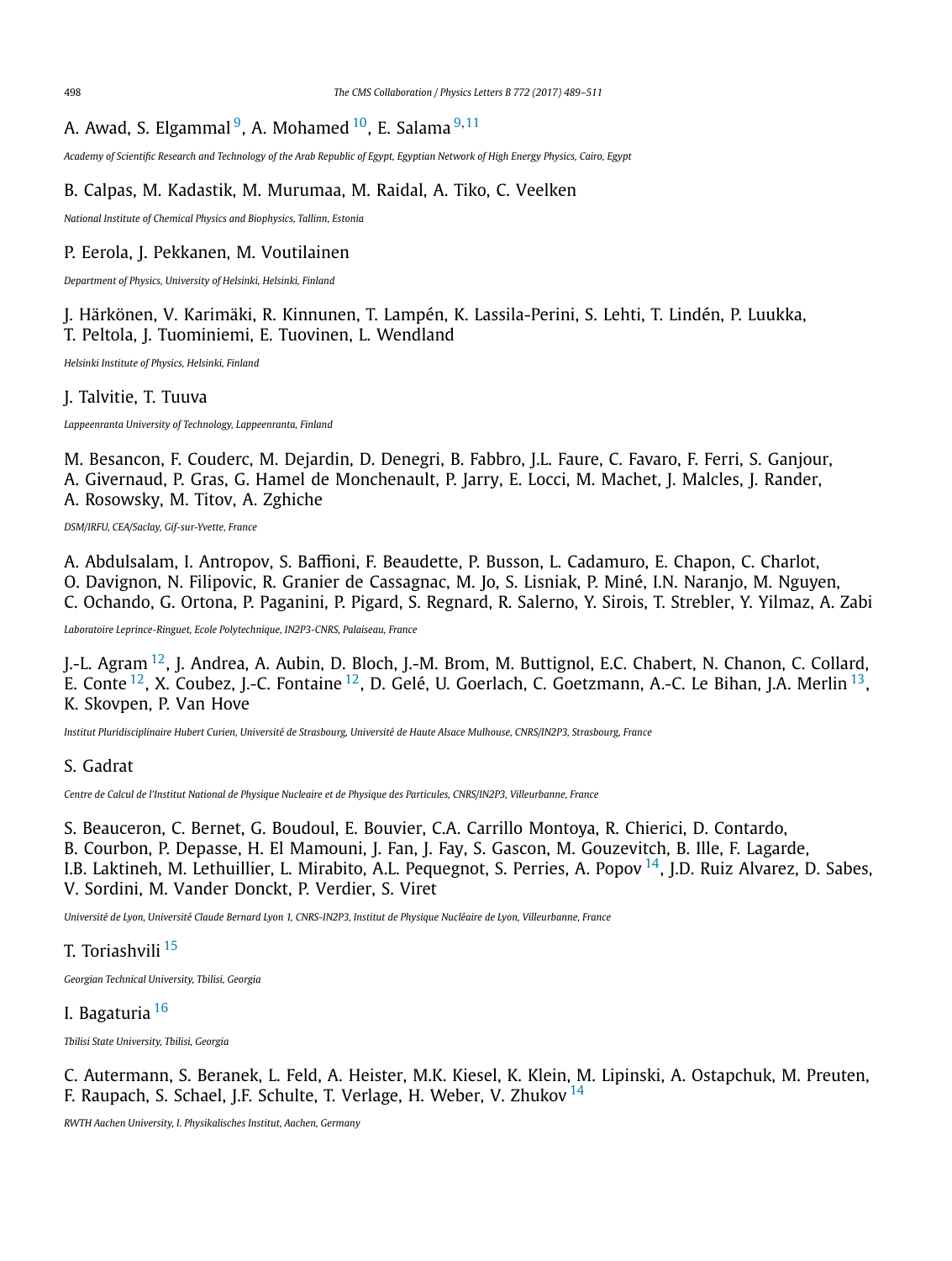M. Ata, M. Brodski, E. Dietz-Laursonn, D. Duchardt, M. Endres, M. Erdmann, S. Erdweg, T. Esch, R. Fischer, A. Güth, T. Hebbeker, C. Heidemann, K. Hoepfner, S. Knutzen, M. Merschmeyer, A. Meyer, P. Millet, S. Mukherjee, M. Olschewski, K. Padeken, P. Papacz, T. Pook, M. Radziej, H. Reithler, M. Rieger, F. Scheuch, L. Sonnenschein, D. Teyssier, S. Thüer

*RWTH Aachen University, III. Physikalisches Institut A, Aachen, Germany*

V. Cherepanov, Y. Erdogan, G. Flügge, H. Geenen, M. Geisler, F. Hoehle, B. Kargoll, T. Kress, A. Künsken, J. Lingemann, A. Nehrkorn, A. Nowack, I.M. Nugent, C. Pistone, O. Pooth, A. Stahl [13](#page-21-0)

*RWTH Aachen University, III. Physikalisches Institut B, Aachen, Germany*

M. Aldaya Martin, I. Asin, N. Bartosik, K. Beernaert, O. Behnke, U. Behrens, K. Borras [17,](#page-21-0) A. Burgmeier, A. Campbell, C. Contreras-Campana, F. Costanza, C. Diez Pardos, G. Dolinska, S. Dooling, G. Eckerlin, D. Eckstein, T. Eichhorn, E. Gallo [18,](#page-21-0) J. Garay Garcia, A. Geiser, A. Gizhko, P. Gunnellini, J. Hauk, M. Hempel <sup>19</sup>, H. Jung, A. Kalogeropoulos, O. Karacheban <sup>19</sup>, M. Kasemann, P. Katsas, J. Kieseler, C. Kleinwort, I. Korol, W. Lange, J. Leonard, K. Lipka, A. Lobanov, W. Lohmann<sup>19</sup>, R. Mankel, I.-A. Melzer-Pellmann, A.B. Meyer, G. Mittag, J. Mnich, A. Mussgiller, A. Nayak, E. Ntomari, D. Pitzl, R. Placakyte, A. Raspereza, B. Roland, M.Ö. Sahin, P. Saxena, T. Schoerner-Sadenius, C. Seitz, S. Spannagel, N. Stefaniuk, K.D. Trippkewitz, R. Walsh, C. Wissing

*Deutsches Elektronen-Synchrotron, Hamburg, Germany*

V. Blobel, M. Centis Vignali, A.R. Draeger, T. Dreyer, J. Erfle, E. Garutti, K. Goebel, D. Gonzalez, M. Görner, J. Haller, M. Hoffmann, R.S. Höing, A. Junkes, R. Klanner, R. Kogler, N. Kovalchuk, T. Lapsien, T. Lenz, I. Marchesini, D. Marconi, M. Meyer, M. Niedziela, D. Nowatschin, J. Ott, F. Pantaleo <sup>13</sup>, T. Peiffer, A. Perieanu, N. Pietsch, J. Poehlsen, C. Sander, C. Scharf, P. Schleper, E. Schlieckau, A. Schmidt, S. Schumann, J. Schwandt, V. Sola, H. Stadie, G. Steinbrück, F.M. Stober, H. Tholen, D. Troendle, E. Usai, L. Vanelderen, A. Vanhoefer, B. Vormwald

*University of Hamburg, Hamburg, Germany*

C. Barth, C. Baus, J. Berger, C. Böser, E. Butz, T. Chwalek, F. Colombo, W. De Boer, A. Descroix, A. Dierlamm, S. Fink, F. Frensch, R. Friese, M. Giffels, A. Gilbert, D. Haitz, F. Hartmann [13,](#page-21-0) S.M. Heindl, U. Husemann, I. Katkov [14,](#page-21-0) A. Kornmayer [13](#page-21-0), P. Lobelle Pardo, B. Maier, H. Mildner, M.U. Mozer, T. Müller, Th. Müller, M. Plagge, G. Quast, K. Rabbertz, S. Röcker, F. Roscher, M. Schröder, G. Sieber, H.J. Simonis, R. Ulrich, J. Wagner-Kuhr, S. Wayand, M. Weber, T. Weiler, S. Williamson, C. Wöhrmann, R. Wolf

*Institut für Experimentelle Kernphysik, Karlsruhe, Germany*

G. Anagnostou, G. Daskalakis, T. Geralis, V.A. Giakoumopoulou, A. Kyriakis, D. Loukas, A. Psallidas, I. Topsis-Giotis

*Institute of Nuclear and Particle Physics (INPP), NCSR Demokritos, Aghia Paraskevi, Greece*

# A. Agapitos, S. Kesisoglou, A. Panagiotou, N. Saoulidou, E. Tziaferi

*National and Kapodistrian University of Athens, Athens, Greece*

I. Evangelou, G. Flouris, C. Foudas, P. Kokkas, N. Loukas, N. Manthos, I. Papadopoulos, E. Paradas, J. Strologas

*University of Ioánnina, Ioánnina, Greece*

# G. Bencze, C. Hajdu, P. Hidas, D. Horvath<sup>20</sup>, F. Sikler, V. Veszpremi, G. Vesztergombi<sup>21</sup>, A.J. Zsigmond

*Wigner Research Centre for Physics, Budapest, Hungary*

# N. Beni, S. Czellar, J. Karancsi [22,](#page-21-0) J. Molnar, Z. Szillasi

*Institute of Nuclear Research ATOMKI, Debrecen, Hungary*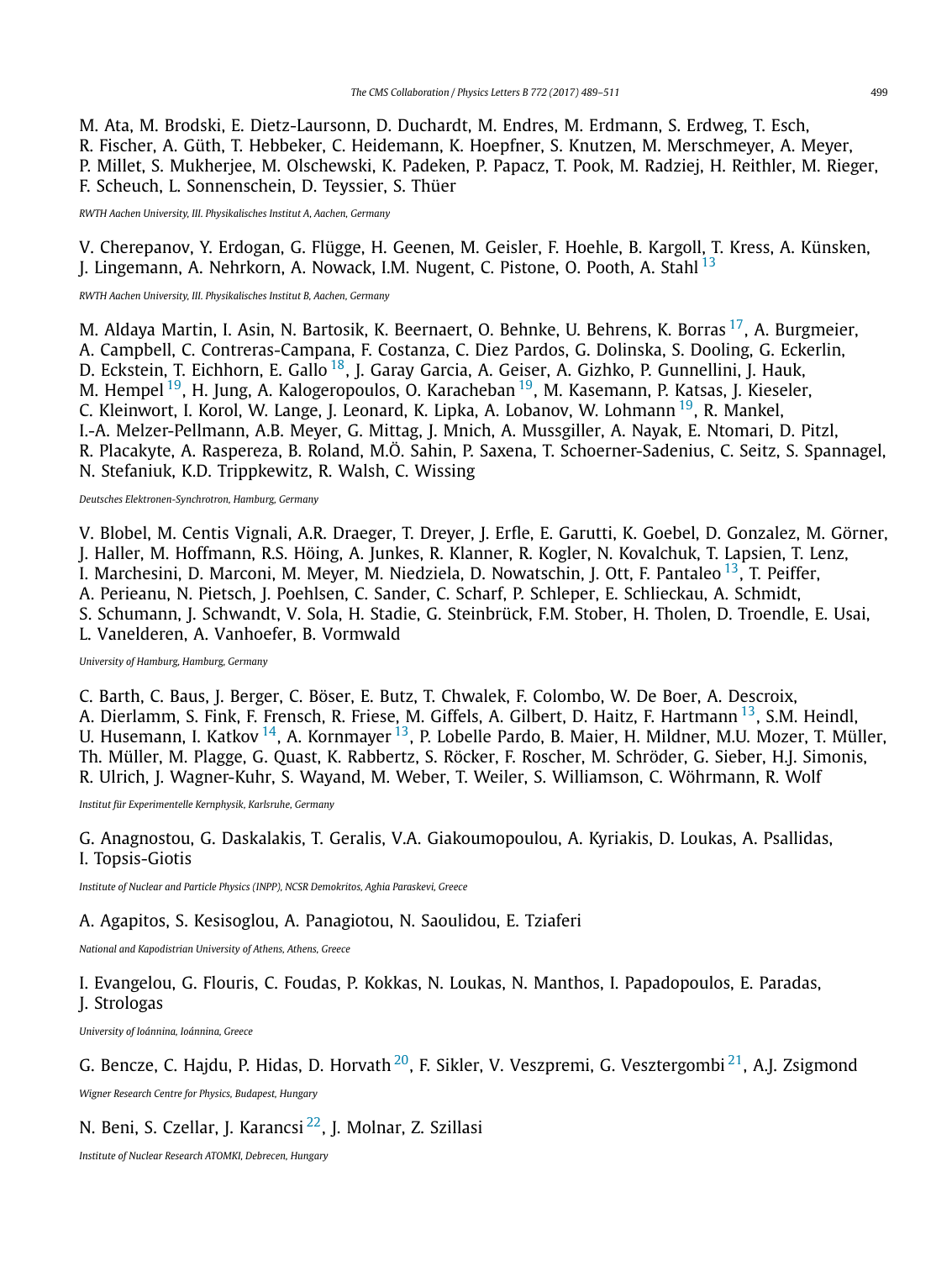# M. Bartók [21,](#page-21-0) A. Makovec, P. Raics, Z.L. Trocsanyi, B. Ujvari

*University of Debrecen, Debrecen, Hungary*

# S. Choudhury [23,](#page-21-0) P. Mal, K. Mandal, D.K. Sahoo, N. Sahoo, S.K. Swain

*National Institute of Science Education and Research, Bhubaneswar, India*

S. Bansal, S.B. Beri, V. Bhatnagar, R. Chawla, R. Gupta, U. Bhawandeep, A.K. Kalsi, A. Kaur, M. Kaur, R. Kumar, A. Mehta, M. Mittal, J.B. Singh, G. Walia

*Panjab University, Chandigarh, India*

Ashok Kumar, A. Bhardwaj, B.C. Choudhary, R.B. Garg, S. Keshri, A. Kumar, S. Malhotra, M. Naimuddin, N. Nishu, K. Ranjan, R. Sharma, V. Sharma

*University of Delhi, Delhi, India*

R. Bhattacharya, S. Bhattacharya, K. Chatterjee, S. Dey, S. Dutta, S. Ghosh, N. Majumdar, A. Modak, K. Mondal, S. Mukhopadhyay, S. Nandan, A. Purohit, A. Roy, D. Roy, S. Roy Chowdhury, S. Sarkar, M. Sharan

*Saha Institute of Nuclear Physics, Kolkata, India*

R. Chudasama, D. Dutta, V. Jha, V. Kumar, A.K. Mohanty [13,](#page-21-0) L.M. Pant, P. Shukla, A. Topkar

*Bhabha Atomic Research Centre, Mumbai, India*

T. Aziz, S. Banerjee, S. Bhowmik<sup>[24](#page-21-0)</sup>, R.M. Chatterjee, R.K. Dewanjee, S. Dugad, S. Ganguly, S. Ghosh, M. Guchait, A. Gurtu [25,](#page-21-0) Sa. Jain, G. Kole, S. Kumar, B. Mahakud, M. Maity [24,](#page-21-0) G. Majumder, K. Mazumdar, S. Mitra, G.B. Mohanty, B. Parida, T. Sarkar [24](#page-21-0), N. Sur, B. Sutar, N. Wickramage [26](#page-21-0)

*Tata Institute of Fundamental Research, Mumbai, India*

S. Chauhan, S. Dube, A. Kapoor, K. Kothekar, A. Rane, S. Sharma

*Indian Institute of Science Education and Research (IISER), Pune, India*

H. Bakhshiansohi, H. Behnamian, S.M. Etesami [27,](#page-21-0) A. Fahim [28,](#page-21-0) M. Khakzad, M. Mohammadi Najafabadi, M. Naseri, S. Paktinat Mehdiabadi, F. Rezaei Hosseinabadi, B. Safarzadeh [29,](#page-21-0) M. Zeinali

*Institute for Research in Fundamental Sciences (IPM), Tehran, Iran*

### M. Felcini, M. Grunewald

*University College Dublin, Dublin, Ireland*

M. Abbrescia <sup>a</sup>*,*b, C. Calabria <sup>a</sup>*,*b, C. Caputo <sup>a</sup>*,*b, A. Colaleo a, D. Creanza <sup>a</sup>*,*c, L. Cristella <sup>a</sup>*,*b, N. De Filippis <sup>a</sup>*,*c, M. De Palma <sup>a</sup>*,*b, L. Fiore a, G. Iaselli <sup>a</sup>*,*c, G. Maggi <sup>a</sup>*,*c, M. Maggi a, G. Miniello <sup>a</sup>*,*b, S. My <sup>a</sup>*,*b, S. Nuzzo <sup>a</sup>*,*b, A. Pompili <sup>a</sup>*,*b, G. Pugliese <sup>a</sup>*,*c, R. Radogna <sup>a</sup>*,*b, A. Ranieri a, G. Selvaggi <sup>a</sup>*,*b, L. Silvestris <sup>a</sup>*,*[13,](#page-21-0) R. Venditti <sup>a</sup>*,*<sup>b</sup>

<sup>a</sup> *INFN Sezione di Bari, Bari, Italy*

<sup>b</sup> *Università di Bari, Bari, Italy*

<sup>c</sup> *Politecnico di Bari, Bari, Italy*

G. Abbiendi a, C. Battilana [13,](#page-21-0) D. Bonacorsi <sup>a</sup>*,*b, S. Braibant-Giacomelli <sup>a</sup>*,*b, L. Brigliadori <sup>a</sup>*,*b, R. Campanini <sup>a</sup>*,*b, P. Capiluppi <sup>a</sup>*,*b, A. Castro <sup>a</sup>*,*b, F.R. Cavallo a, S.S. Chhibra <sup>a</sup>*,*b, G. Codispoti <sup>a</sup>*,*b, M. Cuffiani <sup>a,b</sup>, G.M. Dallavalle <sup>a</sup>, F. Fabbri <sup>a</sup>, A. Fanfani <sup>a,b</sup>, D. Fasanella <sup>a,b</sup>, P. Giacomelli <sup>a</sup>, C. Grandi <sup>a</sup>, L. Guiducci <sup>a,b</sup>, S. Marcellini <sup>a</sup>, G. Masetti <sup>a</sup>, A. Montanari <sup>a</sup>, F.L. Navarria <sup>a,b</sup>, A. Perrotta <sup>a</sup>, A.M. Rossi <sup>a,b</sup>, T. Rovelli <sup>a</sup>*,*b, G.P. Siroli <sup>a</sup>*,*b, N. Tosi <sup>a</sup>*,*b*,*[13](#page-21-0)

<sup>a</sup> *INFN Sezione di Bologna, Bologna, Italy*

<sup>b</sup> *Università di Bologna, Bologna, Italy*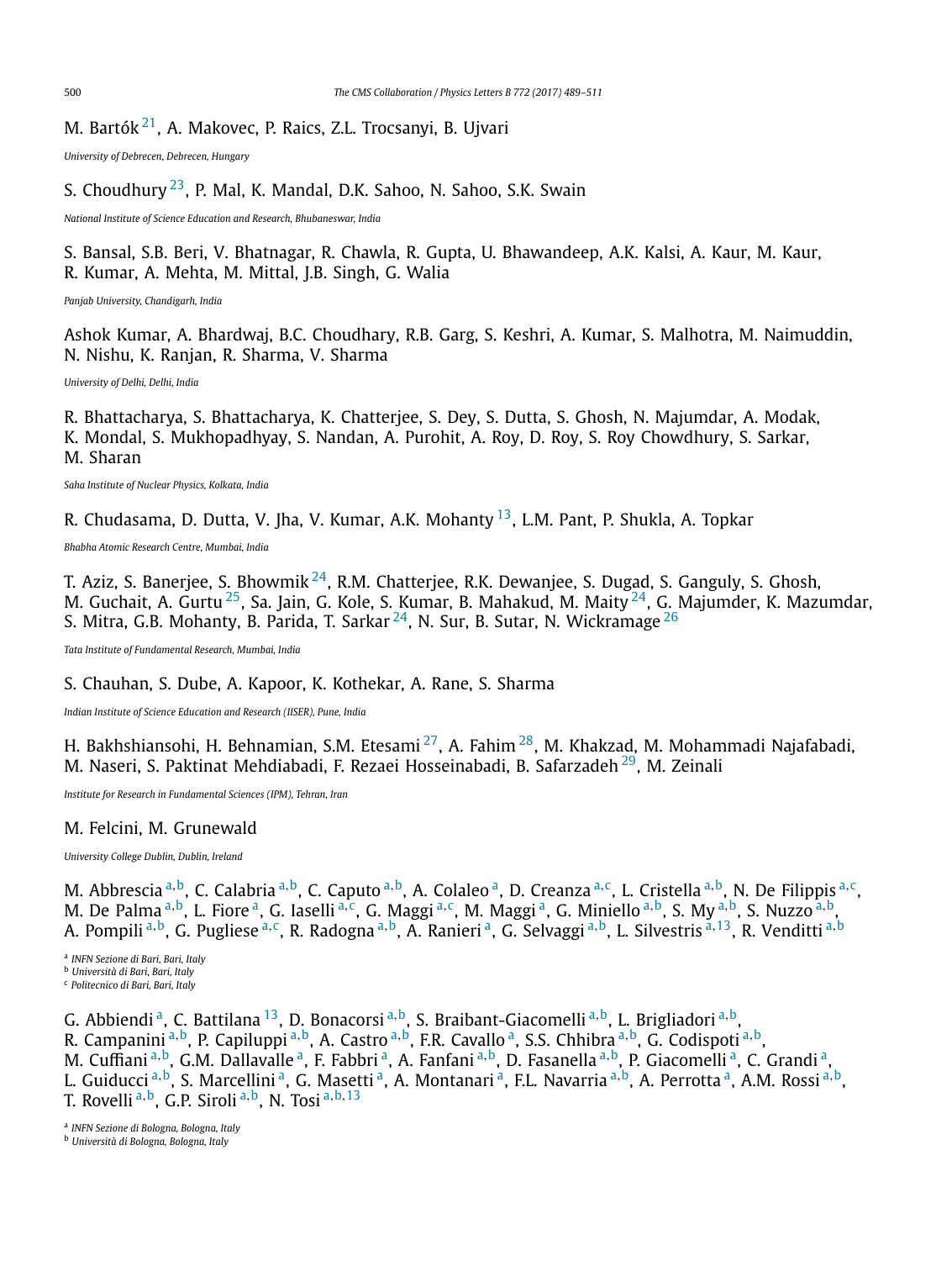G. Cappello b, M. Chiorboli <sup>a</sup>*,*b, S. Costa <sup>a</sup>*,*b, A. Di Mattia a, F. Giordano <sup>a</sup>*,*b, R. Potenza <sup>a</sup>*,*b, A. Tricomi <sup>a</sup>*,*b, C. Tuve <sup>a</sup>*,*<sup>b</sup>

<sup>a</sup> *INFN Sezione di Catania, Catania, Italy* <sup>b</sup> *Università di Catania, Catania, Italy*

G. Barbagli a, V. Ciulli <sup>a</sup>*,*b, C. Civinini a, R. D'Alessandro <sup>a</sup>*,*b, E. Focardi <sup>a</sup>*,*b, V. Gori <sup>a</sup>*,*b, P. Lenzi <sup>a</sup>*,*b, M. Meschini a, S. Paoletti a, G. Sguazzoni a, L. Viliani <sup>a</sup>*,*b*,*[13](#page-21-0)

<sup>a</sup> *INFN Sezione di Firenze, Firenze, Italy* <sup>b</sup> *Università di Firenze, Firenze, Italy*

L. Benussi, S. Bianco, F. Fabbri, D. Piccolo, F. Primavera [13](#page-21-0)

*INFN Laboratori Nazionali di Frascati, Frascati, Italy*

V. Calvelli<sup>a,b</sup>, F. Ferro<sup>a</sup>, M. Lo Vetere<sup>a,b</sup>, M.R. Monge<sup>a,b</sup>, E. Robutti<sup>a</sup>, S. Tosi<sup>a,b</sup>

<sup>a</sup> *INFN Sezione di Genova, Genova, Italy* <sup>b</sup> *Università di Genova, Genova, Italy*

L. Brianza, M.E. Dinardo <sup>a</sup>*,*b, S. Fiorendi <sup>a</sup>*,*b, S. Gennai a, R. Gerosa <sup>a</sup>*,*b, A. Ghezzi <sup>a</sup>*,*b, P. Govoni <sup>a</sup>*,*b, S. Malvezzi<sup>a</sup>, R.A. Manzoni<sup>a,b,[13](#page-21-0)</sup>, B. Marzocchi<sup>a,b</sup>, D. Menasce<sup>a</sup>, L. Moroni<sup>a</sup>, M. Paganoni<sup>a,b</sup>, D. Pedrini<sup>a</sup>, S. Pigazzini, S. Ragazzi <sup>a</sup>*,*b, N. Redaelli a, T. Tabarelli de Fatis <sup>a</sup>*,*<sup>b</sup>

<sup>a</sup> *INFN Sezione di Milano-Bicocca, Milano, Italy*

<sup>b</sup> *Università di Milano-Bicocca, Milano, Italy*

S. Buontempo a, N. Cavallo <sup>a</sup>*,*c, S. Di Guida <sup>a</sup>*,*d*,*[13,](#page-21-0) M. Esposito <sup>a</sup>*,*b, F. Fabozzi <sup>a</sup>*,*c, A.O.M. Iorio <sup>a</sup>*,*b, G. Lanza a, L. Lista a, S. Meola <sup>a</sup>*,*d*,*[13,](#page-21-0) M. Merola a, P. Paolucci <sup>a</sup>*,*[13,](#page-21-0) C. Sciacca <sup>a</sup>*,*b, F. Thyssen

<sup>a</sup> *INFN Sezione di Napoli, Napoli, Italy*

<sup>b</sup> *Università di Napoli 'Federico II', Napoli, Italy*

<sup>c</sup> *Università della Basilicata, Potenza, Italy* <sup>d</sup> *Università G. Marconi, Roma, Italy*

P. Azzi <sup>a</sup>*,*[13,](#page-21-0) N. Bacchetta a, M. Bellato a, L. Benato <sup>a</sup>*,*b, A. Boletti <sup>a</sup>*,*b, M. Dall'Osso <sup>a</sup>*,*b*,*[13,](#page-21-0) T. Dorigo a, F. Fanzago a, F. Gasparini <sup>a</sup>*,*b, A. Gozzelino a, M. Gulmini <sup>a</sup>*,*[30,](#page-21-0) S. Lacaprara a, M. Margoni <sup>a</sup>*,*b, A.T. Meneguzzo a,b, M. Michelotto a, M. Passaseo a, J. Pazzini a,b,[13,](#page-21-0) M. Pegoraro a, N. Pozzobon a,b, P. Ronchese a, b, M. Sgaravatto a, F. Simonetto a, b, E. Torassa a, M. Tosi a, b, S. Vanini a, b, S. Ventura a, M. Zanetti, P. Zotto <sup>a</sup>*,*b, A. Zucchetta <sup>a</sup>*,*b*,*[13](#page-21-0)

<sup>a</sup> *INFN Sezione di Padova, Padova, Italy*

<sup>b</sup> *Università di Padova, Padova, Italy*

<sup>c</sup> *Università di Trento, Trento, Italy*

A. Braghieri a, A. Magnani <sup>a</sup>*,*b, P. Montagna <sup>a</sup>*,*b, S.P. Ratti <sup>a</sup>*,*b, V. Re a, C. Riccardi <sup>a</sup>*,*b, P. Salvini a, I. Vai <sup>a</sup>*,*b, P. Vitulo <sup>a</sup>*,*<sup>b</sup>

<sup>a</sup> *INFN Sezione di Pavia, Pavia, Italy* <sup>b</sup> *Università di Pavia, Pavia, Italy*

L. Alunni Solestizi <sup>a</sup>*,*b, G.M. Bilei a, D. Ciangottini <sup>a</sup>*,*b, L. Fanò <sup>a</sup>*,*b, P. Lariccia <sup>a</sup>*,*b, R. Leonardi <sup>a</sup>*,*b, G. Mantovani <sup>a</sup>*,*b, M. Menichelli a, A. Saha a, A. Santocchia <sup>a</sup>*,*<sup>b</sup>

<sup>a</sup> *INFN Sezione di Perugia, Perugia, Italy* <sup>b</sup> *Università di Perugia, Perugia, Italy*

K. Androsov <sup>a,31</sup>, P. Azzurri <sup>a,13</sup>, G. Bagliesi <sup>a</sup>, J. Bernardini <sup>a</sup>, T. Boccali <sup>a</sup>, R. Castaldi <sup>a</sup>, M.A. Ciocci <sup>a,31</sup>, R. Dell'Orso a, S. Donato <sup>a</sup>*,*c, G. Fedi, L. Foà <sup>a</sup>*,*c*,*[†,](#page-21-0) A. Giassi a, M.T. Grippo <sup>a</sup>*,*[31,](#page-21-0) F. Ligabue <sup>a</sup>*,*c, T. Lomtadze a, L. Martini <sup>a</sup>*,*b, A. Messineo <sup>a</sup>*,*b, F. Palla a, A. Rizzi <sup>a</sup>*,*b, A. Savoy-Navarro <sup>a</sup>*,*[32,](#page-21-0) P. Spagnolo a, R. Tenchini a, G. Tonelli a, b, A. Venturi a, P.G. Verdini a

<sup>a</sup> *INFN Sezione di Pisa, Pisa, Italy*

<sup>b</sup> *Università di Pisa, Pisa, Italy*

<sup>c</sup> *Scuola Normale Superiore di Pisa, Pisa, Italy*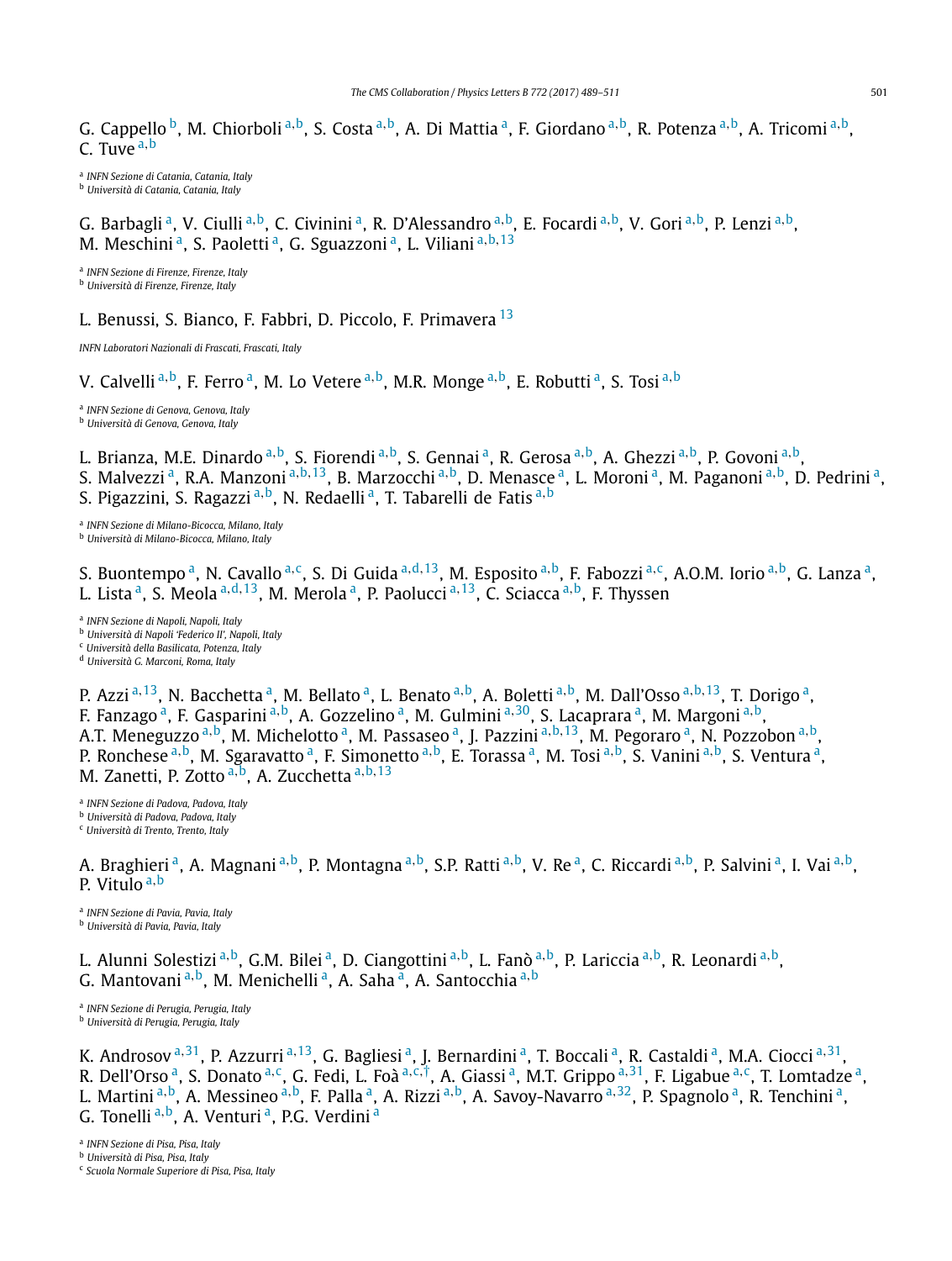L. Barone <sup>a</sup>*,*b, F. Cavallari a, G. D'imperio <sup>a</sup>*,*b*,*[13](#page-21-0), D. Del Re <sup>a</sup>*,*b*,*[13,](#page-21-0) M. Diemoz a, S. Gelli <sup>a</sup>*,*b, C. Jorda a, E. Longo <sup>a</sup>*,*b, F. Margaroli <sup>a</sup>*,*b, P. Meridiani a, G. Organtini <sup>a</sup>*,*b, R. Paramatti a, F. Preiato <sup>a</sup>*,*b, S. Rahatlou <sup>a</sup>*,*b, C. Rovelli a, F. Santanastasio <sup>a</sup>*,*<sup>b</sup>

<sup>a</sup> *INFN Sezione di Roma, Roma, Italy* <sup>b</sup> *Università di Roma, Roma, Italy*

N. Amapane <sup>a</sup>*,*b, R. Arcidiacono <sup>a</sup>*,*c*,*[13,](#page-21-0) S. Argiro <sup>a</sup>*,*b, M. Arneodo <sup>a</sup>*,*c, R. Bellan <sup>a</sup>*,*b, C. Biino a, N. Cartiglia a, M. Costa <sup>a</sup>*,*b, R. Covarelli <sup>a</sup>*,*b, A. Degano <sup>a</sup>*,*b, N. Demaria a, L. Finco <sup>a</sup>*,*b, B. Kiani <sup>a</sup>*,*b, C. Mariotti a, S. Maselli a, E. Migliore <sup>a</sup>*,*b, V. Monaco <sup>a</sup>*,*b, E. Monteil <sup>a</sup>*,*b, M.M. Obertino <sup>a</sup>*,*b, L. Pacher <sup>a</sup>*,*b, N. Pastrone a, M. Pelliccioni a, G.L. Pinna Angioni <sup>a</sup>*,*b, F. Ravera <sup>a</sup>*,*b, A. Romero <sup>a</sup>*,*b, M. Ruspa <sup>a</sup>*,*c, R. Sacchi <sup>a</sup>*,*b, A. Solano <sup>a</sup>*,*b, A. Staiano <sup>a</sup>

<sup>a</sup> *INFN Sezione di Torino, Torino, Italy*

<sup>b</sup> *Università di Torino, Torino, Italy*

<sup>c</sup> *Università del Piemonte Orientale, Novara, Italy*

S. Belforte a, V. Candelise <sup>a</sup>*,*b, M. Casarsa a, F. Cossutti a, G. Della Ricca <sup>a</sup>*,*b, B. Gobbo a, C. La Licata <sup>a</sup>*,*b, A. Schizzi <sup>a</sup>*,*b, A. Zanetti <sup>a</sup>

<sup>a</sup> *INFN Sezione di Trieste, Trieste, Italy*

<sup>b</sup> *Università di Trieste, Trieste, Italy*

### S.K. Nam

*Kangwon National University, Chunchon, Republic of Korea*

# D.H. Kim, G.N. Kim, M.S. Kim, D.J. Kong, S. Lee, S.W. Lee, Y.D. Oh, A. Sakharov, D.C. Son

*Kyungpook National University, Daegu, Republic of Korea*

# J.A. Brochero Cifuentes, H. Kim, T.J. Kim<sup>[33](#page-21-0)</sup>

*Chonbuk National University, Jeonju, Republic of Korea*

### S. Song

*Chonnam National University, Institute for Universe and Elementary Particles, Kwangju, Republic of Korea*

# S. Cho, S. Choi, Y. Go, D. Gyun, B. Hong, H. Kim, Y. Kim, B. Lee, K. Lee, K.S. Lee, S. Lee, J. Lim, S.K. Park, Y. Roh

*Korea University, Seoul, Republic of Korea*

### H.D. Yoo

*Seoul National University, Seoul, Republic of Korea*

# M. Choi, H. Kim, J.H. Kim, J.S.H. Lee, I.C. Park, G. Ryu, M.S. Ryu

*University of Seoul, Seoul, Republic of Korea*

# Y. Choi, J. Goh, D. Kim, E. Kwon, J. Lee, I. Yu

*Sungkyunkwan University, Suwon, Republic of Korea*

### V. Dudenas, A. Juodagalvis, J. Vaitkus

*Vilnius University, Vilnius, Lithuania*

# I. Ahmed, Z.A. Ibrahim, J.R. Komaragiri, M.A.B. Md Ali  $^{34}$ , F. Mohamad Idris  $^{35}$ , W.A.T. Wan Abdullah, M.N. Yusli, Z. Zolkapli

*National Centre for Particle Physics, Universiti Malaya, Kuala Lumpur, Malaysia*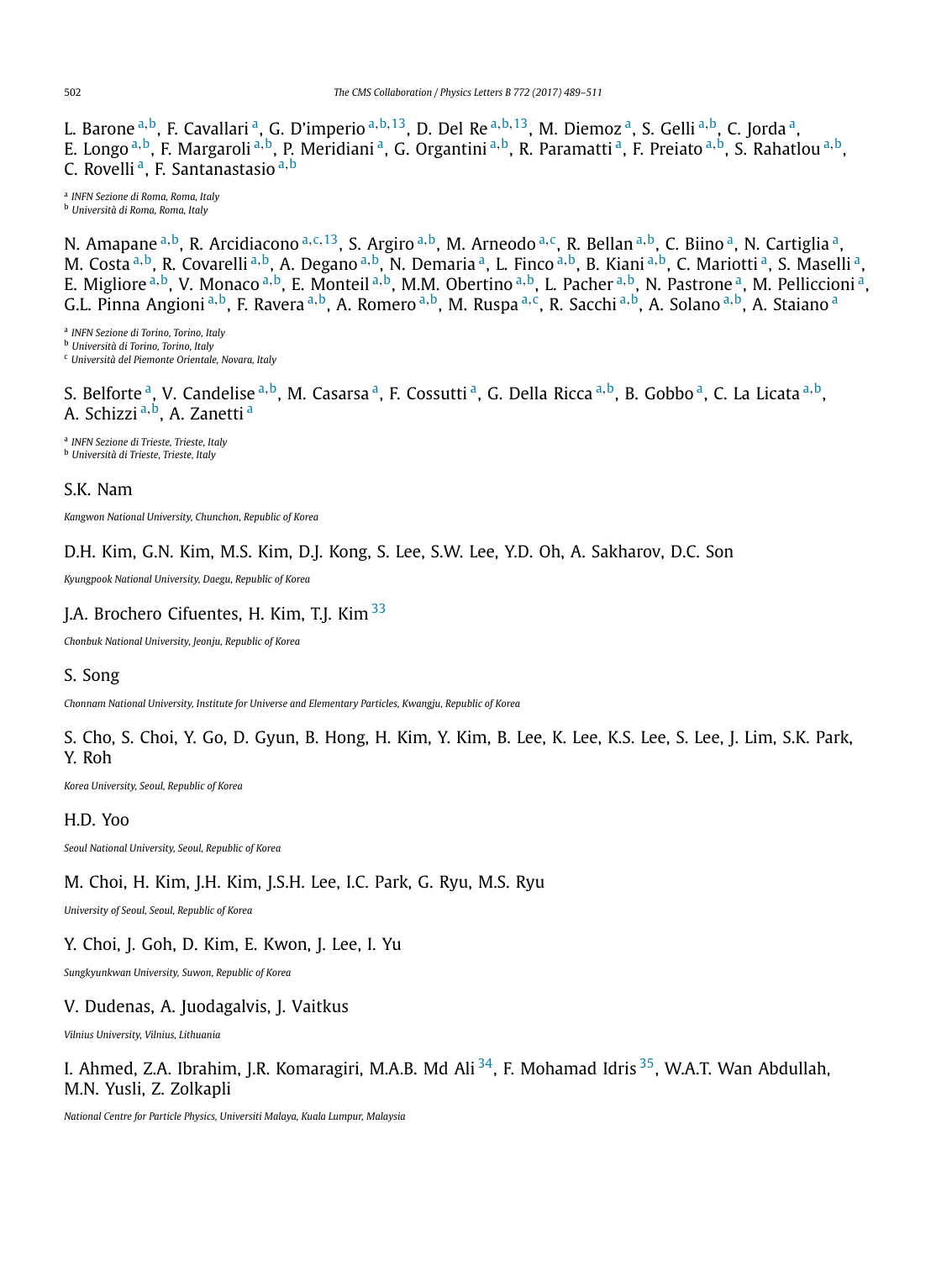# E. Casimiro Linares, H. Castilla-Valdez, E. De La Cruz-Burelo, I. Heredia-De La Cruz<sup>36</sup>, A. Hernandez-Almada, R. Lopez-Fernandez, J. Mejia Guisao, A. Sanchez-Hernandez

*Centro de Investigacion y de Estudios Avanzados del IPN, Mexico City, Mexico*

# S. Carrillo Moreno, F. Vazquez Valencia

*Universidad Iberoamericana, Mexico City, Mexico*

# I. Pedraza, H.A. Salazar Ibarguen

*Benemerita Universidad Autonoma de Puebla, Puebla, Mexico*

# A. Morelos Pineda

*Universidad Autónoma de San Luis Potosí, San Luis Potosí, Mexico*

# D. Krofcheck

*University of Auckland, Auckland, New Zealand*

# P.H. Butler

*University of Canterbury, Christchurch, New Zealand*

A. Ahmad, M. Ahmad, Q. Hassan, H.R. Hoorani, W.A. Khan, T. Khurshid, M. Shoaib, M. Waqas

*National Centre for Physics, Quaid-I-Azam University, Islamabad, Pakistan*

H. Bialkowska, M. Bluj, B. Boimska, T. Frueboes, M. Górski, M. Kazana, K. Nawrocki, K. Romanowska-Rybinska, M. Szleper, P. Traczyk, P. Zalewski

*National Centre for Nuclear Research, Swierk, Poland*

G. Brona, K. Bunkowski, A. Byszuk [37,](#page-21-0) K. Doroba, A. Kalinowski, M. Konecki, J. Krolikowski, M. Misiura, M. Olszewski, M. Walczak

*Institute of Experimental Physics, Faculty of Physics, University of Warsaw, Warsaw, Poland*

P. Bargassa, C. Beirão Da Cruz E Silva, A. Di Francesco, P. Faccioli, P.G. Ferreira Parracho, M. Gallinaro, J. Hollar, N. Leonardo, L. Lloret Iglesias, M.V. Nemallapudi, F. Nguyen, J. Rodrigues Antunes, J. Seixas, O. Toldaiev, D. Vadruccio, J. Varela, P. Vischia

*Laboratório de Instrumentação e Física Experimental de Partículas, Lisboa, Portugal*

S. Afanasiev, P. Bunin, M. Gavrilenko, I. Golutvin, I. Gorbunov, A. Kamenev, V. Karjavin, A. Lanev, A. Malakhov, V. Matveev [38](#page-21-0)*,*[39](#page-21-0), P. Moisenz, V. Palichik, V. Perelygin, S. Shmatov, S. Shulha, N. Skatchkov, V. Smirnov, N. Voytishin, A. Zarubin

*Joint Institute for Nuclear Research, Dubna, Russia*

V. Golovtsov, Y. Ivanov, V. Kim<sup>40</sup>, E. Kuznetsova, P. Levchenko, V. Murzin, V. Oreshkin, I. Smirnov, V. Sulimov, L. Uvarov, S. Vavilov, A. Vorobyev

*Petersburg Nuclear Physics Institute, Gatchina (St. Petersburg), Russia*

Yu. Andreev, A. Dermenev, S. Gninenko, N. Golubev, A. Karneyeu, M. Kirsanov, N. Krasnikov, A. Pashenkov, D. Tlisov, A. Toropin

*Institute for Nuclear Research, Moscow, Russia*

V. Epshteyn, V. Gavrilov, N. Lychkovskaya, V. Popov, I. Pozdnyakov, G. Safronov, A. Spiridonov, E. Vlasov, A. Zhokin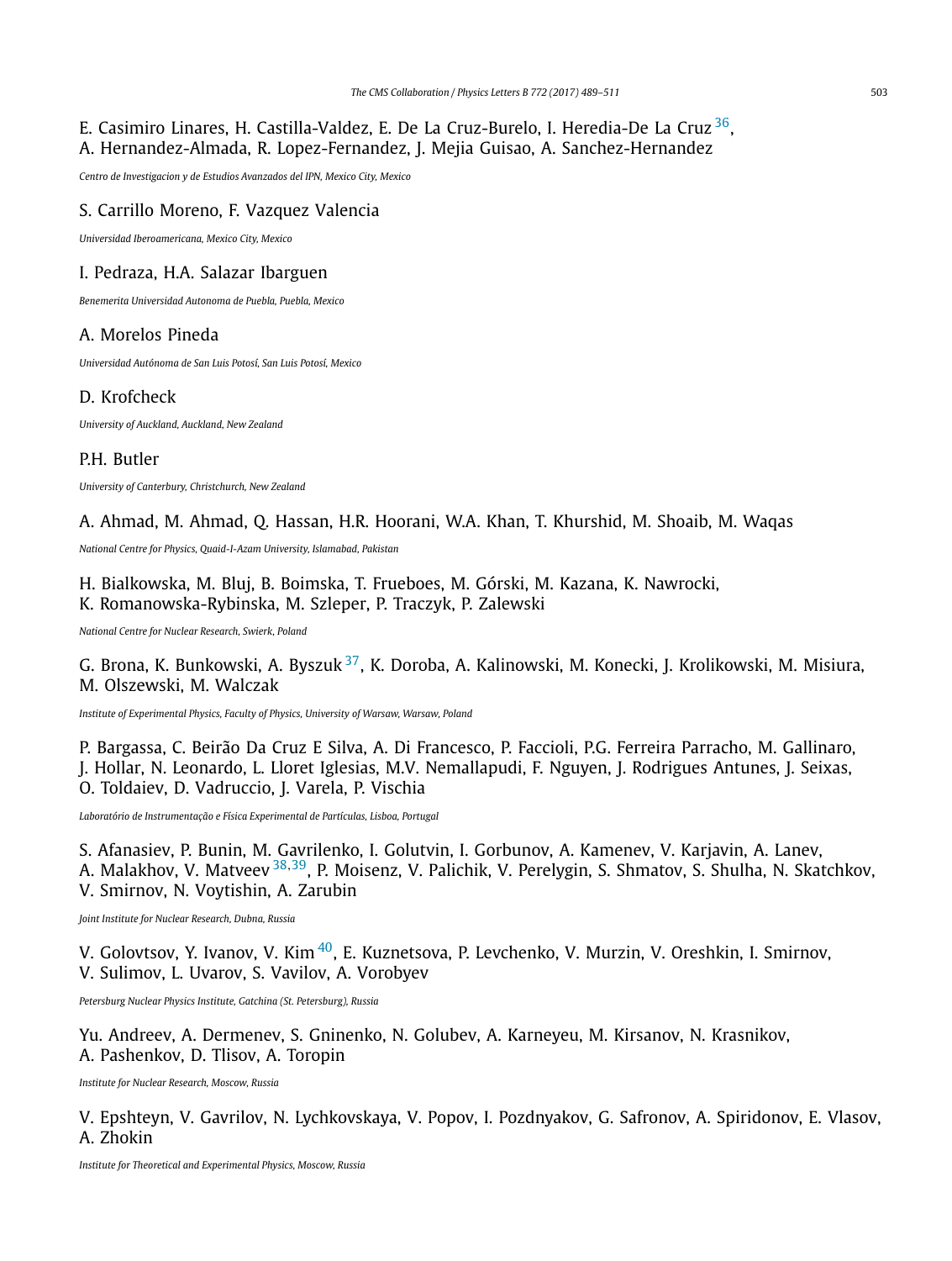# M. Chadeeva, R. Chistov, M. Danilov, V. Rusinov, E. Tarkovskii

*National Research Nuclear University 'Moscow Engineering Physics Institute' (MEPhI), Moscow, Russia*

# V. Andreev, M. Azarkin <sup>39</sup>, I. Dremin <sup>39</sup>, M. Kirakosyan, A. Leonidov <sup>39</sup>, G. Mesyats, S.V. Rusakov

*P.N. Lebedev Physical Institute, Moscow, Russia*

A. Baskakov, A. Belyaev, E. Boos, A. Demiyanov, A. Ershov, A. Gribushin, O. Kodolova, V. Korotkikh, I. Lokhtin, I. Miagkov, S. Obraztsov, S. Petrushanko, V. Savrin, A. Snigirev, I. Vardanyan

*Skobeltsyn Institute of Nuclear Physics, Lomonosov Moscow State University, Moscow, Russia*

I. Azhgirey, I. Bayshev, S. Bitioukov, V. Kachanov, A. Kalinin, D. Konstantinov, V. Krychkine, V. Petrov, R. Ryutin, A. Sobol, L. Tourtchanovitch, S. Troshin, N. Tyurin, A. Uzunian, A. Volkov

*State Research Center of Russian Federation, Institute for High Energy Physics, Protvino, Russia*

# P. Adzic [41,](#page-21-0) P. Cirkovic, D. Devetak, J. Milosevic, V. Rekovic

*University of Belgrade, Faculty of Physics and Vinca Institute of Nuclear Sciences, Belgrade, Serbia*

J. Alcaraz Maestre, E. Calvo, M. Cerrada, M. Chamizo Llatas, N. Colino, B. De La Cruz, A. Delgado Peris, A. Escalante Del Valle, C. Fernandez Bedoya, J.P. Fernández Ramos, J. Flix, M.C. Fouz, P. Garcia-Abia, O. Gonzalez Lopez, S. Goy Lopez, J.M. Hernandez, M.I. Josa, E. Navarro De Martino, A. Pérez-Calero Yzquierdo, J. Puerta Pelayo, A. Quintario Olmeda, I. Redondo, L. Romero, M.S. Soares

*Centro de Investigaciones Energéticas Medioambientales y Tecnológicas (CIEMAT), Madrid, Spain*

## J.F. de Trocóniz, M. Missiroli, D. Moran

*Universidad Autónoma de Madrid, Madrid, Spain*

J. Cuevas, J. Fernandez Menendez, S. Folgueras, I. Gonzalez Caballero, E. Palencia Cortezon<sup>13</sup>. J.M. Vizan Garcia

*Universidad de Oviedo, Oviedo, Spain*

I.J. Cabrillo, A. Calderon, J.R. Castiñeiras De Saa, E. Curras, P. De Castro Manzano, M. Fernandez, J. Garcia-Ferrero, G. Gomez, A. Lopez Virto, J. Marco, R. Marco, C. Martinez Rivero, F. Matorras, J. Piedra Gomez, T. Rodrigo, A.Y. Rodríguez-Marrero, A. Ruiz-Jimeno, L. Scodellaro, N. Trevisani, I. Vila, R. Vilar Cortabitarte

*Instituto de Física de Cantabria (IFCA), CSIC-Universidad de Cantabria, Santander, Spain*

D. Abbaneo, E. Auffray, G. Auzinger, M. Bachtis, P. Baillon, A.H. Ball, D. Barney, A. Benaglia, L. Benhabib, G.M. Berruti, P. Bloch, A. Bocci, A. Bonato, C. Botta, H. Breuker, T. Camporesi, R. Castello, M. Cepeda, G. Cerminara, M. D'Alfonso, D. d'Enterria, A. Dabrowski, V. Daponte, A. David, M. De Gruttola, F. De Guio, A. De Roeck, E. Di Marco<sup>42</sup>, M. Dobson, M. Dordevic, B. Dorney, T. du Pree, D. Duggan, M. Dünser, N. Dupont, A. Elliott-Peisert, G. Franzoni, J. Fulcher, W. Funk, D. Gigi, K. Gill, M. Girone, F. Glege, R. Guida, S. Gundacker, M. Guthoff, J. Hammer, P. Harris, J. Hegeman, V. Innocente, P. Janot, H. Kirschenmann, V. Knünz, M.J. Kortelainen, K. Kousouris, P. Lecoq, C. Lourenço, M.T. Lucchini, N. Magini, L. Malgeri, M. Mannelli, A. Martelli, L. Masetti, F. Meijers, S. Mersi, E. Meschi, F. Moortgat, S. Morovic, M. Mulders, H. Neugebauer, S. Orfanelli<sup>43</sup>, L. Orsini, L. Pape, E. Perez, M. Peruzzi, A. Petrilli, G. Petrucciani, A. Pfeiffer, M. Pierini, D. Piparo, A. Racz, T. Reis, G. Rolandi [44,](#page-21-0) M. Rovere, M. Ruan, H. Sakulin, J.B. Sauvan, C. Schäfer, C. Schwick, M. Seidel, A. Sharma, P. Silva, M. Simon, P. Sphicas<sup>45</sup>, J. Steggemann, M. Stoye, Y. Takahashi, D. Treille, A. Triossi, A. Tsirou, V. Veckalns <sup>46</sup>, G.I. Veres <sup>21</sup>, N. Wardle, H.K. Wöhri, A. Zagozdzinska [37,](#page-21-0) W.D. Zeuner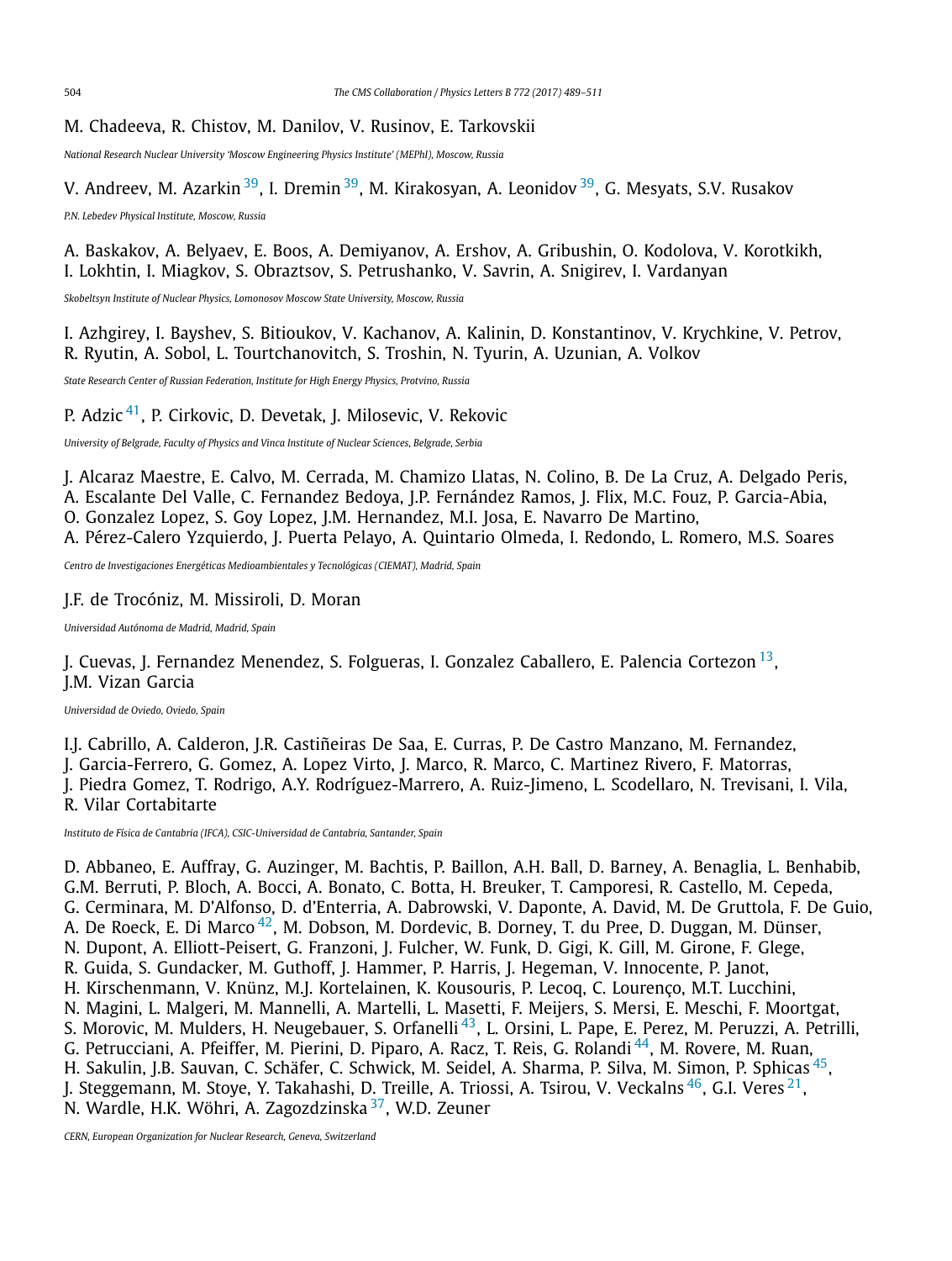W. Bertl, K. Deiters, W. Erdmann, R. Horisberger, Q. Ingram, H.C. Kaestli, D. Kotlinski, U. Langenegger, T. Rohe

*Paul Scherrer Institut, Villigen, Switzerland*

F. Bachmair, L. Bäni, L. Bianchini, B. Casal, G. Dissertori, M. Dittmar, M. Donegà, P. Eller, C. Grab, C. Heidegger, D. Hits, J. Hoss, G. Kasieczka, P. Lecomte [†,](#page-21-0) W. Lustermann, B. Mangano, M. Marionneau, P. Martinez Ruiz del Arbol, M. Masciovecchio, M.T. Meinhard, D. Meister, F. Micheli, P. Musella, F. Nessi-Tedaldi, F. Pandolfi, J. Pata, F. Pauss, G. Perrin, L. Perrozzi, M. Quittnat, M. Rossini, M. Schönenberger, A. Starodumov<sup>47</sup>, M. Takahashi, V.R. Tavolaro, K. Theofilatos, R. Wallny

*Institute for Particle Physics, ETH Zurich, Zurich, Switzerland*

T.K. Aarrestad, C. Amsler<sup>48</sup>, L. Caminada, M.F. Canelli, V. Chiochia, A. De Cosa, C. Galloni, A. Hinzmann, T. Hreus, B. Kilminster, C. Lange, J. Ngadiuba, D. Pinna, G. Rauco, P. Robmann, D. Salerno, Y. Yang

*Universität Zürich, Zurich, Switzerland*

K.H. Chen, T.H. Doan, Sh. Jain, R. Khurana, M. Konyushikhin, C.M. Kuo, W. Lin, Y.J. Lu, A. Pozdnyakov, S.S. Yu

*National Central University, Chung-Li, Taiwan*

Arun Kumar, P. Chang, Y.H. Chang, Y.W. Chang, Y. Chao, K.F. Chen, P.H. Chen, C. Dietz, F. Fiori, U. Grundler, W.-S. Hou, Y. Hsiung, Y.F. Liu, R.-S. Lu, M. Miñano Moya, E. Petrakou, J.f. Tsai, Y.M. Tzeng

*National Taiwan University (NTU), Taipei, Taiwan*

B. Asavapibhop, K. Kovitanggoon, G. Singh, N. Srimanobhas, N. Suwonjandee

*Chulalongkorn University, Faculty of Science, Department of Physics, Bangkok, Thailand*

A. Adiguzel, M.N. Bakirci<sup>49</sup>, S. Cerci<sup>50</sup>, S. Damarseckin, Z.S. Demiroglu, C. Dozen, E. Eskut, S. Girgis, G. Gokbulut, Y. Guler, E. Gurpinar, I. Hos, E.E. Kangal  $51$ , G. Onengut  $52$ , K. Ozdemir  $53$ , S. Ozturk  $49$ , A. Polatoz, D. Sunar Cerci<sup>50</sup>, C. Zorbilmez

*Cukurova University, Adana, Turkey*

B. Bilin, S. Bilmis, B. Isildak  $54$ , G. Karapinar  $55$ , M. Yalvac, M. Zeyrek

*Middle East Technical University, Physics Department, Ankara, Turkey*

E. Gülmez, M. Kaya  $^{56}$ , O. Kaya  $^{57}$ , E.A. Yetkin  $^{58}$ , T. Yetkin  $^{59}$  $^{59}$  $^{59}$ 

*Bogazici University, Istanbul, Turkey*

A. Cakir, K. Cankocak, S. Sen <sup>[60](#page-22-0)</sup>

*Istanbul Technical University, Istanbul, Turkey*

# B. Grynyov

*Institute for Scintillation Materials of National Academy of Science of Ukraine, Kharkov, Ukraine*

# L. Levchuk, P. Sorokin

*National Scientific Center, Kharkov Institute of Physics and Technology, Kharkov, Ukraine*

R. Aggleton, F. Ball, L. Beck, J.J. Brooke, D. Burns, E. Clement, D. Cussans, H. Flacher, J. Goldstein, M. Grimes, G.P. Heath, H.F. Heath, J. Jacob, L. Kreczko, C. Lucas, Z. Meng, D.M. Newbold  $61$ , S. Paramesvaran, A. Poll, T. Sakuma, S. Seif El Nasr-storey, S. Senkin, D. Smith, V.J. Smith

*University of Bristol, Bristol, United Kingdom*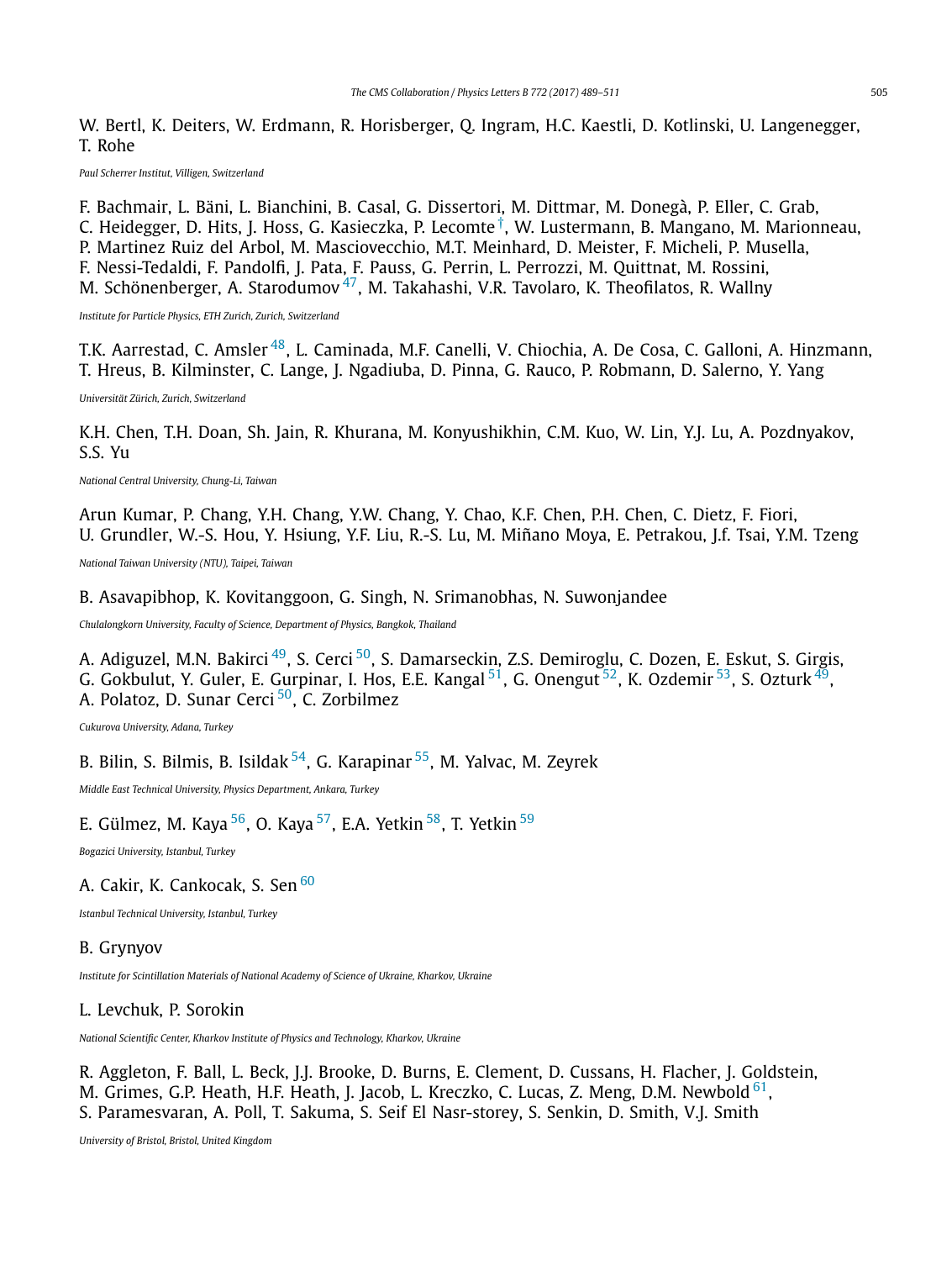A. Belyaev [62,](#page-22-0) C. Brew, R.M. Brown, L. Calligaris, D. Cieri, D.J.A. Cockerill, J.A. Coughlan, K. Harder, S. Harper, E. Olaiya, D. Petyt, C.H. Shepherd-Themistocleous, A. Thea, I.R. Tomalin, T. Williams, S.D. Worm

*Rutherford Appleton Laboratory, Didcot, United Kingdom*

M. Baber, R. Bainbridge, O. Buchmuller, A. Bundock, D. Burton, S. Casasso, M. Citron, D. Colling, L. Corpe, P. Dauncey, G. Davies, A. De Wit, M. Della Negra, P. Dunne, A. Elwood, D. Futyan, G. Hall, G. Iles, R. Lane, R. Lucas<sup>61</sup>, L. Lyons, A.-M. Magnan, S. Malik, L. Mastrolorenzo, J. Nash, A. Nikitenko<sup>47</sup>, J. Pela, B. Penning, M. Pesaresi, D.M. Raymond, A. Richards, A. Rose, C. Seez, A. Tapper, K. Uchida, M. Vazquez Acosta<sup>63</sup>, T. Virdee<sup>13</sup>, S.C. Zenz

*Imperial College, London, United Kingdom*

J.E. Cole, P.R. Hobson, A. Khan, P. Kyberd, D. Leslie, I.D. Reid, P. Symonds, L. Teodorescu, M. Turner

*Brunel University, Uxbridge, United Kingdom*

# A. Borzou, K. Call, J. Dittmann, K. Hatakeyama, H. Liu, N. Pastika

*Baylor University, Waco, USA*

# O. Charaf, S.I. Cooper, C. Henderson, P. Rumerio

*The University of Alabama, Tuscaloosa, USA*

D. Arcaro, A. Avetisyan, T. Bose, D. Gastler, D. Rankin, C. Richardson, J. Rohlf, L. Sulak, D. Zou

*Boston University, Boston, USA*

J. Alimena, G. Benelli, E. Berry, D. Cutts, A. Ferapontov, A. Garabedian, J. Hakala, U. Heintz, O. Jesus, E. Laird, G. Landsberg, Z. Mao, M. Narain, S. Piperov, S. Sagir, R. Syarif

*Brown University, Providence, USA*

R. Breedon, G. Breto, M. Calderon De La Barca Sanchez, S. Chauhan, M. Chertok, J. Conway, R. Conway, P.T. Cox, R. Erbacher, G. Funk, M. Gardner, W. Ko, R. Lander, C. Mclean, M. Mulhearn, D. Pellett, J. Pilot, F. Ricci-Tam, S. Shalhout, J. Smith, M. Squires, D. Stolp, M. Tripathi, S. Wilbur, R. Yohay

*University of California, Davis, Davis, USA*

R. Cousins, P. Everaerts, A. Florent, J. Hauser, M. Ignatenko, D. Saltzberg, E. Takasugi, V. Valuev, M. Weber

*University of California, Los Angeles, USA*

K. Burt, R. Clare, J. Ellison, J.W. Gary, G. Hanson, J. Heilman, M. Ivova Paneva, P. Jandir, E. Kennedy, F. Lacroix, O.R. Long, M. Malberti, M. Olmedo Negrete, A. Shrinivas, H. Wei, S. Wimpenny, B.R. Yates

*University of California, Riverside, Riverside, USA*

J.G. Branson, G.B. Cerati, S. Cittolin, R.T. D'Agnolo, M. Derdzinski, A. Holzner, R. Kelley, D. Klein, J. Letts, I. Macneill, D. Olivito, S. Padhi, M. Pieri, M. Sani, V. Sharma, S. Simon, M. Tadel, A. Vartak, S. Wasserbaech [64](#page-22-0), C. Welke, F. Würthwein, A. Yagil, G. Zevi Della Porta

*University of California, San Diego, La Jolla, USA*

J. Bradmiller-Feld, C. Campagnari, A. Dishaw, V. Dutta, K. Flowers, M. Franco Sevilla, P. Geffert, C. George, F. Golf, L. Gouskos, J. Gran, J. Incandela, N. Mccoll, S.D. Mullin, J. Richman, D. Stuart, I. Suarez, C. West, J. Yoo

*University of California, Santa Barbara, Santa Barbara, USA*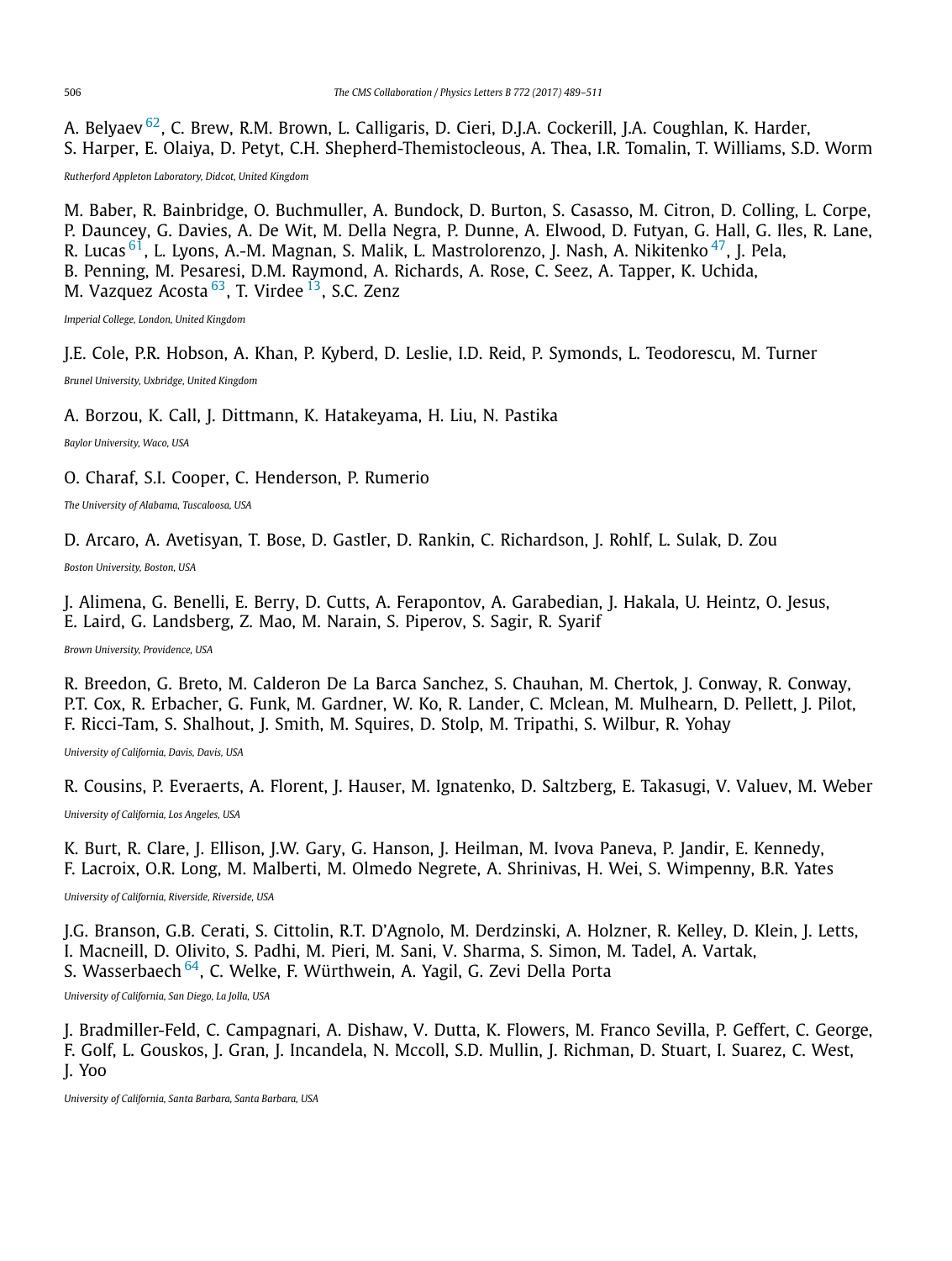D. Anderson, A. Apresyan, J. Bendavid, A. Bornheim, J. Bunn, Y. Chen, J. Duarte, A. Mott, H.B. Newman, C. Pena, M. Spiropulu, J.R. Vlimant, S. Xie, R.Y. Zhu

*California Institute of Technology, Pasadena, USA*

M.B. Andrews, V. Azzolini, A. Calamba, B. Carlson, T. Ferguson, M. Paulini, J. Russ, M. Sun, H. Vogel, I. Vorobiev

*Carnegie Mellon University, Pittsburgh, USA*

J.P. Cumalat, W.T. Ford, A. Gaz, F. Jensen, A. Johnson, M. Krohn, T. Mulholland, U. Nauenberg, K. Stenson, S.R. Wagner

*University of Colorado Boulder, Boulder, USA*

J. Alexander, A. Chatterjee, J. Chaves, J. Chu, S. Dittmer, N. Eggert, N. Mirman, G. Nicolas Kaufman, J.R. Patterson, A. Rinkevicius, A. Ryd, L. Skinnari, L. Soffi, W. Sun, S.M. Tan, W.D. Teo, J. Thom, J. Thompson, J. Tucker, Y. Weng, P. Wittich

*Cornell University, Ithaca, USA*

S. Abdullin, M. Albrow, G. Apollinari, S. Banerjee, L.A.T. Bauerdick, A. Beretvas, J. Berryhill, P.C. Bhat, G. Bolla, K. Burkett, J.N. Butler, H.W.K. Cheung, F. Chlebana, S. Cihangir, V.D. Elvira, I. Fisk, J. Freeman, E. Gottschalk, L. Gray, D. Green, S. Grünendahl, O. Gutsche, J. Hanlon, D. Hare, R.M. Harris, S. Hasegawa, J. Hirschauer, Z. Hu, B. Jayatilaka, S. Jindariani, M. Johnson, U. Joshi, B. Klima, B. Kreis, S. Lammel, J. Lewis, J. Linacre, D. Lincoln, R. Lipton, T. Liu, R. Lopes De Sá, J. Lykken, K. Maeshima, J.M. Marraffino, S. Maruyama, D. Mason, P. McBride, P. Merkel, S. Mrenna, S. Nahn, C. Newman-Holmes [†,](#page-21-0) V. O'Dell, K. Pedro, O. Prokofyev, G. Rakness, E. Sexton-Kennedy, A. Soha, W.J. Spalding, L. Spiegel, S. Stoynev, N. Strobbe, L. Taylor, S. Tkaczyk, N.V. Tran, L. Uplegger, E.W. Vaandering, C. Vernieri, M. Verzocchi, R. Vidal, M. Wang, H.A. Weber, A. Whitbeck

*Fermi National Accelerator Laboratory, Batavia, USA*

D. Acosta, P. Avery, P. Bortignon, D. Bourilkov, A. Brinkerhoff, A. Carnes, M. Carver, D. Curry, S. Das, R.D. Field, I.K. Furic, J. Konigsberg, A. Korytov, K. Kotov, P. Ma, K. Matchev, H. Mei, P. Milenovic <sup>65</sup>, G. Mitselmakher, D. Rank, R. Rossin, L. Shchutska, M. Snowball, D. Sperka, N. Terentyev, L. Thomas, J. Wang, S. Wang, J. Yelton

*University of Florida, Gainesville, USA*

S. Linn, P. Markowitz, G. Martinez, J.L. Rodriguez

*Florida International University, Miami, USA*

A. Ackert, J.R. Adams, T. Adams, A. Askew, S. Bein, J. Bochenek, B. Diamond, J. Haas, S. Hagopian, V. Hagopian, K.F. Johnson, A. Khatiwada, H. Prosper, M. Weinberg

*Florida State University, Tallahassee, USA*

M.M. Baarmand, V. Bhopatkar, S. Colafranceschi <sup>66</sup>, M. Hohlmann, H. Kalakhety, D. Noonan, T. Roy, F. Yumiceva

*Florida Institute of Technology, Melbourne, USA*

M.R. Adams, L. Apanasevich, D. Berry, R.R. Betts, I. Bucinskaite, R. Cavanaugh, O. Evdokimov, L. Gauthier, C.E. Gerber, D.J. Hofman, P. Kurt, C. O'Brien, I.D. Sandoval Gonzalez, P. Turner, N. Varelas, Z. Wu, M. Zakaria, J. Zhang

*University of Illinois at Chicago (UIC), Chicago, USA*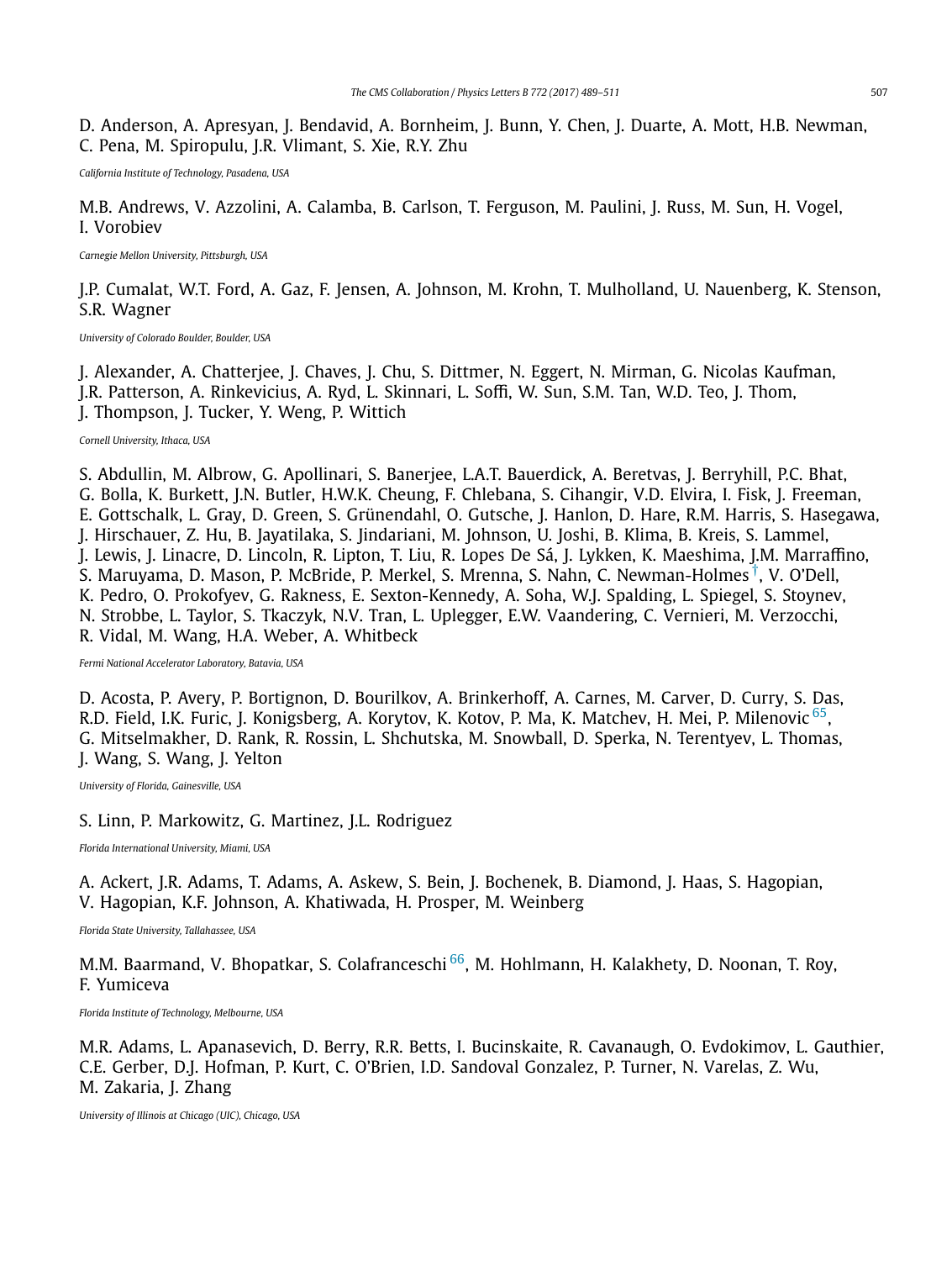B. Bilki [67,](#page-22-0) W. Clarida, K. Dilsiz, S. Durgut, R.P. Gandrajula, M. Haytmyradov, V. Khristenko, J.-P. Merlo, H. Mermerkaya [68,](#page-22-0) A. Mestvirishvili, A. Moeller, J. Nachtman, H. Ogul, Y. Onel, F. Ozok [69,](#page-22-0) A. Penzo, C. Snyder, E. Tiras, J. Wetzel, K. Yi

*The University of Iowa, Iowa City, USA*

I. Anderson, B.A. Barnett, B. Blumenfeld, A. Cocoros, N. Eminizer, D. Fehling, L. Feng, A.V. Gritsan, P. Maksimovic, M. Osherson, J. Roskes, U. Sarica, M. Swartz, M. Xiao, Y. Xin, C. You

*Johns Hopkins University, Baltimore, USA*

P. Baringer, A. Bean, C. Bruner, J. Castle, R.P. Kenny III, A. Kropivnitskaya, D. Majumder, M. Malek, W. Mcbrayer, M. Murray, S. Sanders, R. Stringer, J.D. Tapia Takaki, Q. Wang

*The University of Kansas, Lawrence, USA*

A. Ivanov, K. Kaadze, S. Khalil, M. Makouski, Y. Maravin, A. Mohammadi, L.K. Saini, N. Skhirtladze, S. Toda

*Kansas State University, Manhattan, USA*

# D. Lange, F. Rebassoo, D. Wright

*Lawrence Livermore National Laboratory, Livermore, USA*

C. Anelli, A. Baden, O. Baron, A. Belloni, B. Calvert, S.C. Eno, C. Ferraioli, J.A. Gomez, N.J. Hadley, S. Jabeen, R.G. Kellogg, T. Kolberg, J. Kunkle, Y. Lu, A.C. Mignerey, Y.H. Shin, A. Skuja, M.B. Tonjes, S.C. Tonwar

*University of Maryland, College Park, USA*

A. Apyan, R. Barbieri, A. Baty, R. Bi, K. Bierwagen, S. Brandt, W. Busza, I.A. Cali, Z. Demiragli, L. Di Matteo, G. Gomez Ceballos, M. Goncharov, D. Gulhan, Y. Iiyama, G.M. Innocenti, M. Klute, D. Kovalskyi, K. Krajczar, Y.S. Lai, Y.-J. Lee, A. Levin, P.D. Luckey, A.C. Marini, C. Mcginn, C. Mironov, S. Narayanan, X. Niu, C. Paus, C. Roland, G. Roland, J. Salfeld-Nebgen, G.S.F. Stephans, K. Sumorok, K. Tatar, M. Varma, D. Velicanu, J. Veverka, J. Wang, T.W. Wang, B. Wyslouch, M. Yang, V. Zhukova

*Massachusetts Institute of Technology, Cambridge, USA*

A.C. Benvenuti, B. Dahmes, A. Evans, A. Finkel, A. Gude, P. Hansen, S. Kalafut, S.C. Kao, K. Klapoetke, Y. Kubota, Z. Lesko, J. Mans, S. Nourbakhsh, N. Ruckstuhl, R. Rusack, N. Tambe, J. Turkewitz

*University of Minnesota, Minneapolis, USA*

J.G. Acosta, S. Oliveros

*University of Mississippi, Oxford, USA*

E. Avdeeva, R. Bartek, K. Bloom, S. Bose, D.R. Claes, A. Dominguez, C. Fangmeier, R. Gonzalez Suarez, R. Kamalieddin, D. Knowlton, I. Kravchenko, F. Meier, J. Monroy, F. Ratnikov, J.E. Siado, G.R. Snow, B. Stieger

*University of Nebraska-Lincoln, Lincoln, USA*

M. Alyari, J. Dolen, J. George, A. Godshalk, C. Harrington, I. Iashvili, J. Kaisen, A. Kharchilava, A. Kumar, A. Parker, S. Rappoccio, B. Roozbahani

*State University of New York at Buffalo, Buffalo, USA*

G. Alverson, E. Barberis, D. Baumgartel, M. Chasco, A. Hortiangtham, A. Massironi, D.M. Morse, D. Nash, T. Orimoto, R. Teixeira De Lima, D. Trocino, R.-J. Wang, D. Wood, J. Zhang

*Northeastern University, Boston, USA*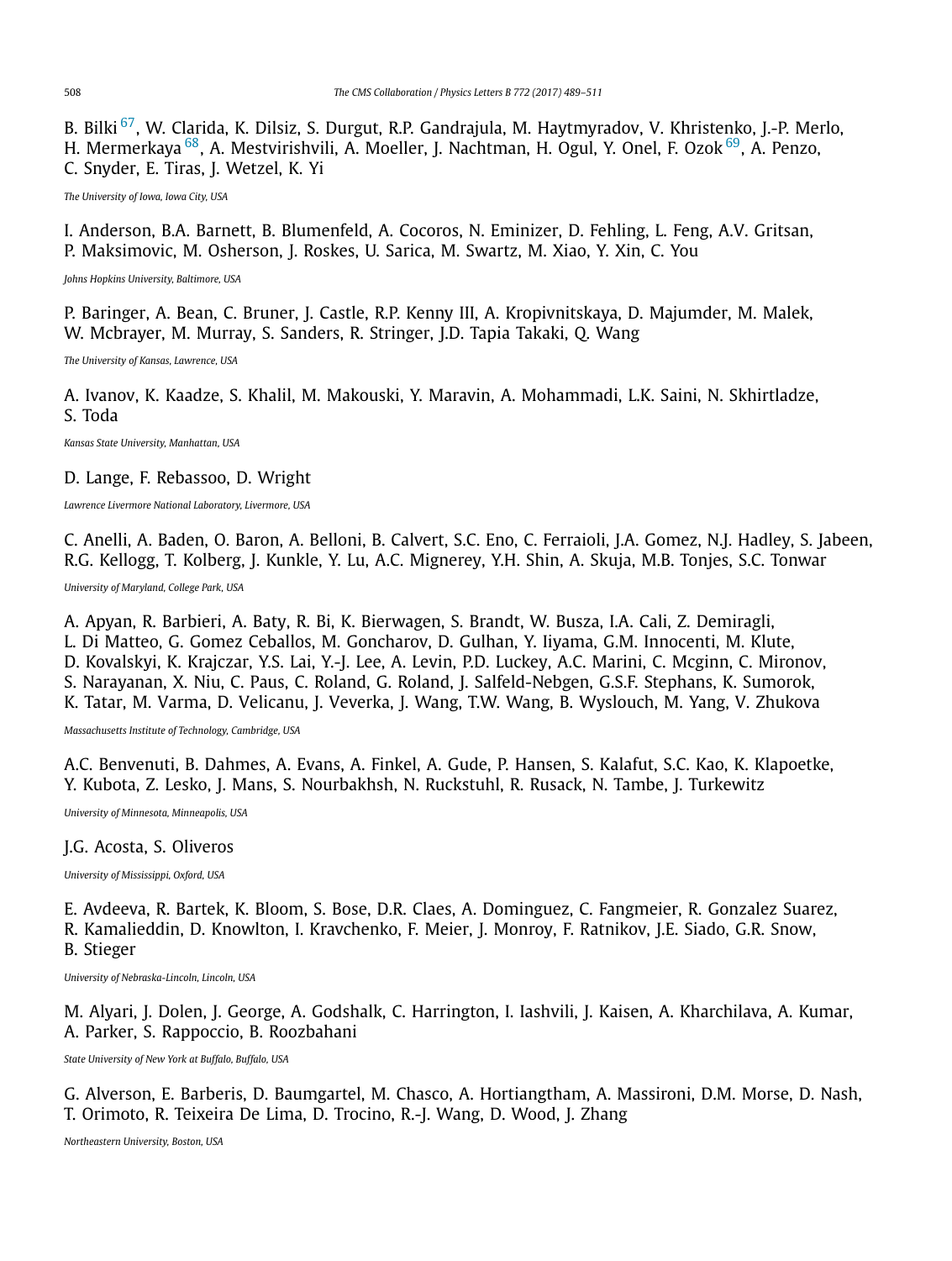S. Bhattacharya, K.A. Hahn, A. Kubik, J.F. Low, N. Mucia, N. Odell, B. Pollack, M.H. Schmitt, K. Sung, M. Trovato, M. Velasco

*Northwestern University, Evanston, USA*

N. Dev, M. Hildreth, C. Jessop, D.J. Karmgard, N. Kellams, K. Lannon, N. Marinelli, F. Meng, C. Mueller, Y. Musienko [38,](#page-21-0) M. Planer, A. Reinsvold, R. Ruchti, N. Rupprecht, G. Smith, S. Taroni, N. Valls, M. Wayne, M. Wolf, A. Woodard

*University of Notre Dame, Notre Dame, USA*

L. Antonelli, J. Brinson, B. Bylsma, L.S. Durkin, S. Flowers, A. Hart, C. Hill, R. Hughes, W. Ji, T.Y. Ling, B. Liu, W. Luo, D. Puigh, M. Rodenburg, B.L. Winer, H.W. Wulsin

*The Ohio State University, Columbus, USA*

O. Driga, P. Elmer, J. Hardenbrook, P. Hebda, S.A. Koay, P. Lujan, D. Marlow, T. Medvedeva, M. Mooney, J. Olsen, C. Palmer, P. Piroué, D. Stickland, C. Tully, A. Zuranski

*Princeton University, Princeton, USA*

### S. Malik

*University of Puerto Rico, Mayaguez, USA*

A. Barker, V.E. Barnes, D. Benedetti, D. Bortoletto, L. Gutay, M.K. Jha, M. Jones, A.W. Jung, K. Jung, D.H. Miller, N. Neumeister, B.C. Radburn-Smith, X. Shi, I. Shipsey, D. Silvers, J. Sun, A. Svyatkovskiy, F. Wang, W. Xie, L. Xu

*Purdue University, West Lafayette, USA*

### N. Parashar, J. Stupak

*Purdue University Calumet, Hammond, USA*

A. Adair, B. Akgun, Z. Chen, K.M. Ecklund, F.J.M. Geurts, M. Guilbaud, W. Li, B. Michlin, M. Northup, B.P. Padley, R. Redjimi, J. Roberts, J. Rorie, Z. Tu, J. Zabel

*Rice University, Houston, USA*

B. Betchart, A. Bodek, P. de Barbaro, R. Demina, Y. Eshaq, T. Ferbel, M. Galanti, A. Garcia-Bellido, J. Han, O. Hindrichs, A. Khukhunaishvili, K.H. Lo, P. Tan, M. Verzetti

*University of Rochester, Rochester, USA*

J.P. Chou, E. Contreras-Campana, D. Ferencek, Y. Gershtein, E. Halkiadakis, M. Heindl, D. Hidas, E. Hughes, S. Kaplan, R. Kunnawalkam Elayavalli, A. Lath, K. Nash, H. Saka, S. Salur, S. Schnetzer, D. Sheffield, S. Somalwar, R. Stone, S. Thomas, P. Thomassen, M. Walker

*Rutgers, The State University of New Jersey, Piscataway, USA*

M. Foerster, J. Heideman, G. Riley, K. Rose, S. Spanier, K. Thapa

*University of Tennessee, Knoxville, USA*

O. Bouhali<sup>[70](#page-22-0)</sup>, A. Castaneda Hernandez<sup>70</sup>, A. Celik, M. Dalchenko, M. De Mattia, A. Delgado, S. Dildick, R. Eusebi, J. Gilmore, T. Huang, T. Kamon<sup>71</sup>, V. Krutelyov, R. Mueller, I. Osipenkov, Y. Pakhotin, R. Patel, A. Perloff, D. Rathjens, A. Rose, A. Safonov, A. Tatarinov, K.A. Ulmer

*Texas A&M University, College Station, USA*

N. Akchurin, C. Cowden, J. Damgov, C. Dragoiu, P.R. Dudero, J. Faulkner, S. Kunori, K. Lamichhane, S.W. Lee, T. Libeiro, S. Undleeb, I. Volobouev, Z. Wang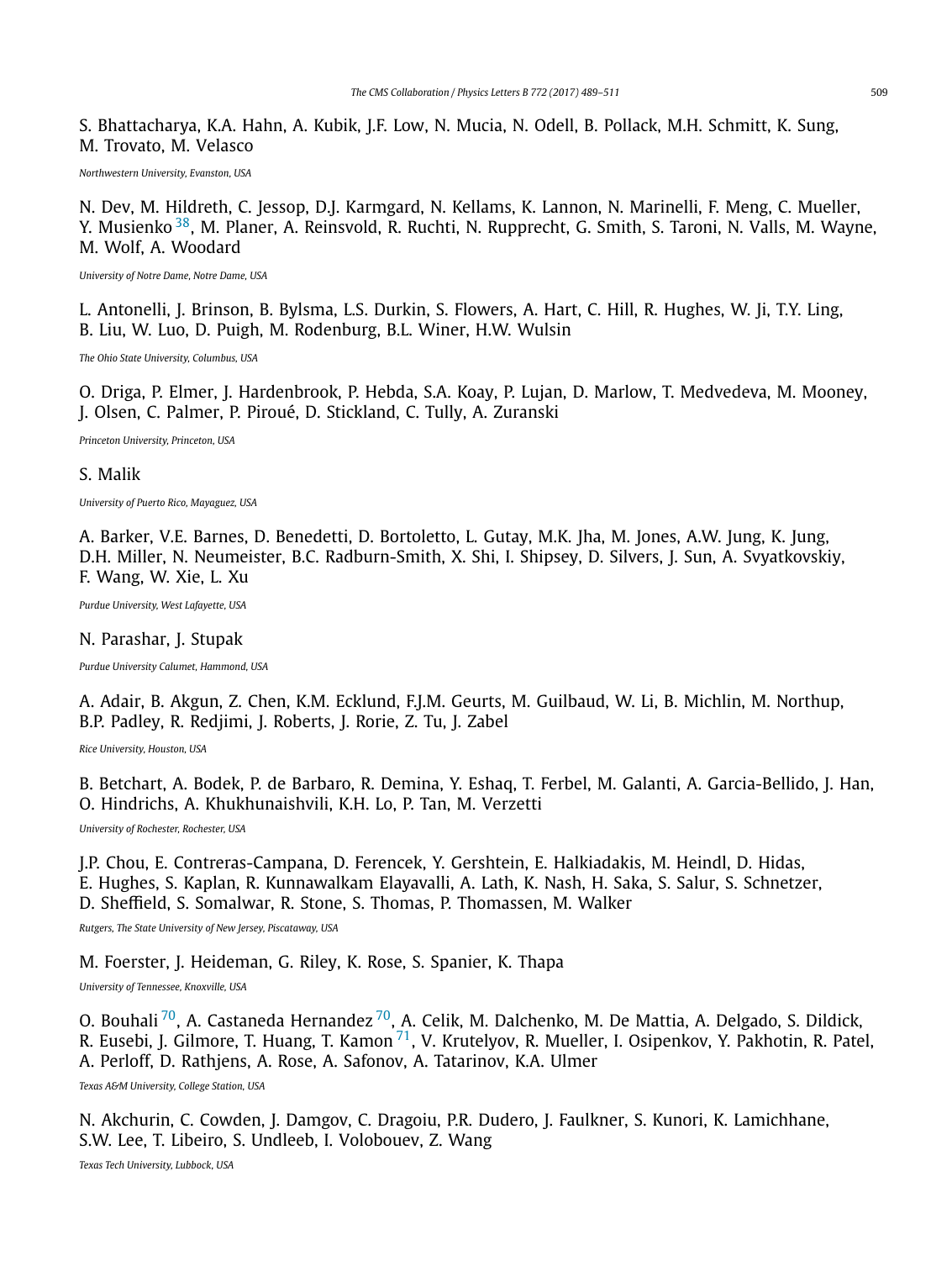<span id="page-21-0"></span>E. Appelt, A.G. Delannoy, S. Greene, A. Gurrola, R. Janjam, W. Johns, C. Maguire, Y. Mao, A. Melo, H. Ni, P. Sheldon, S. Tuo, J. Velkovska, Q. Xu

*Vanderbilt University, Nashville, USA*

M.W. Arenton, P. Barria, B. Cox, B. Francis, J. Goodell, R. Hirosky, A. Ledovskoy, H. Li, C. Neu, T. Sinthuprasith, X. Sun, Y. Wang, E. Wolfe, J. Wood, F. Xia

*University of Virginia, Charlottesville, USA*

# C. Clarke, R. Harr, P.E. Karchin, C. Kottachchi Kankanamge Don, P. Lamichhane, J. Sturdy

*Wayne State University, Detroit, USA*

D.A. Belknap, D. Carlsmith, S. Dasu, L. Dodd, S. Duric, B. Gomber, M. Grothe, M. Herndon, A. Hervé, P. Klabbers, A. Lanaro, A. Levine, K. Long, R. Loveless, A. Mohapatra, I. Ojalvo, T. Perry, G.A. Pierro, G. Polese, T. Ruggles, T. Sarangi, A. Savin, A. Sharma, N. Smith, W.H. Smith, D. Taylor, P. Verwilligen, N. Woods

*University of Wisconsin – Madison, Madison, WI, USA*

† Deceased.

- Also at Vienna University of Technology, Vienna, Austria.
- <sup>2</sup> Also at State Key Laboratory of Nuclear Physics and Technology, Peking University, Beijing, China.
- Also at Institut Pluridisciplinaire Hubert Curien, Université de Strasbourg, Université de Haute Alsace Mulhouse, CNRS/IN2P3, Strasbourg, France.
- Also at Universidade Estadual de Campinas, Campinas, Brazil.
- Also at Centre National de la Recherche Scientifique (CNRS) IN2P3, Paris, France.
- Also at Université Libre de Bruxelles, Bruxelles, Belgium.
- Also at Laboratoire Leprince-Ringuet, Ecole Polytechnique, IN2P3-CNRS, Palaiseau, France.
- Also at Joint Institute for Nuclear Research, Dubna, Russia.
- Now at British University in Egypt, Cairo, Egypt.
- Also at Zewail City of Science and Technology, Zewail, Egypt.
- 11 Now at Ain Shams University, Cairo, Egypt.
- Also at Université de Haute Alsace, Mulhouse, France.
- Also at CERN, European Organization for Nuclear Research, Geneva, Switzerland.
- Also at Skobeltsyn Institute of Nuclear Physics, Lomonosov Moscow State University, Moscow, Russia.
- Also at Tbilisi State University, Tbilisi, Georgia.
- Also at Ilia State University, Tbilisi, Georgia.
- Also at RWTH Aachen University, III. Physikalisches Institut A, Aachen, Germany.
- Also at University of Hamburg, Hamburg, Germany.
- Also at Brandenburg University of Technology, Cottbus, Germany.
- Also at Institute of Nuclear Research ATOMKI, Debrecen, Hungary.
- <sup>21</sup> Also at MTA-ELTE Lendület CMS Particle and Nuclear Physics Group, Eötvös Loránd University, Budapest, Hungary.
- Also at University of Debrecen, Debrecen, Hungary.
- Also at Indian Institute of Science Education and Research, Bhopal, India.
- Also at University of Visva-Bharati, Santiniketan, India.
- Now at King Abdulaziz University, Jeddah, Saudi Arabia.
- Also at University of Ruhuna, Matara, Sri Lanka.
- Also at Isfahan University of Technology, Isfahan, Iran.
- <sup>28</sup> Also at University of Tehran, Department of Engineering Science, Tehran, Iran.
- <sup>29</sup> Also at Plasma Physics Research Center, Science and Research Branch, Islamic Azad University, Tehran, Iran.
- Also at Laboratori Nazionali di Legnaro dell'INFN, Legnaro, Italy.
- Also at Università degli Studi di Siena, Siena, Italy.
- Also at Purdue University, West Lafayette, USA.
- Now at Hanyang University, Seoul, Korea.
- <sup>34</sup> Also at International Islamic University of Malaysia, Kuala Lumpur, Malaysia.
- Also at Malaysian Nuclear Agency, MOSTI, Kajang, Malaysia.
- Also at Consejo Nacional de Ciencia y Tecnología, Mexico city, Mexico.
- <sup>37</sup> Also at Warsaw University of Technology, Institute of Electronic Systems, Warsaw, Poland.
- Also at Institute for Nuclear Research, Moscow, Russia.
- <sup>39</sup> Now at National Research Nuclear University 'Moscow Engineering Physics Institute' (MEPhI), Moscow, Russia.
- 40 Also at St. Petersburg State Polytechnical University, St. Petersburg, Russia.
- Also at Faculty of Physics, University of Belgrade, Belgrade, Serbia.
- Also at INFN Sezione di Roma; Università di Roma, Roma, Italy.
- Also at National Technical University of Athens, Athens, Greece.
- Also at Scuola Normale e Sezione dell'INFN, Pisa, Italy.
- Also at National and Kapodistrian University of Athens, Athens, Greece.